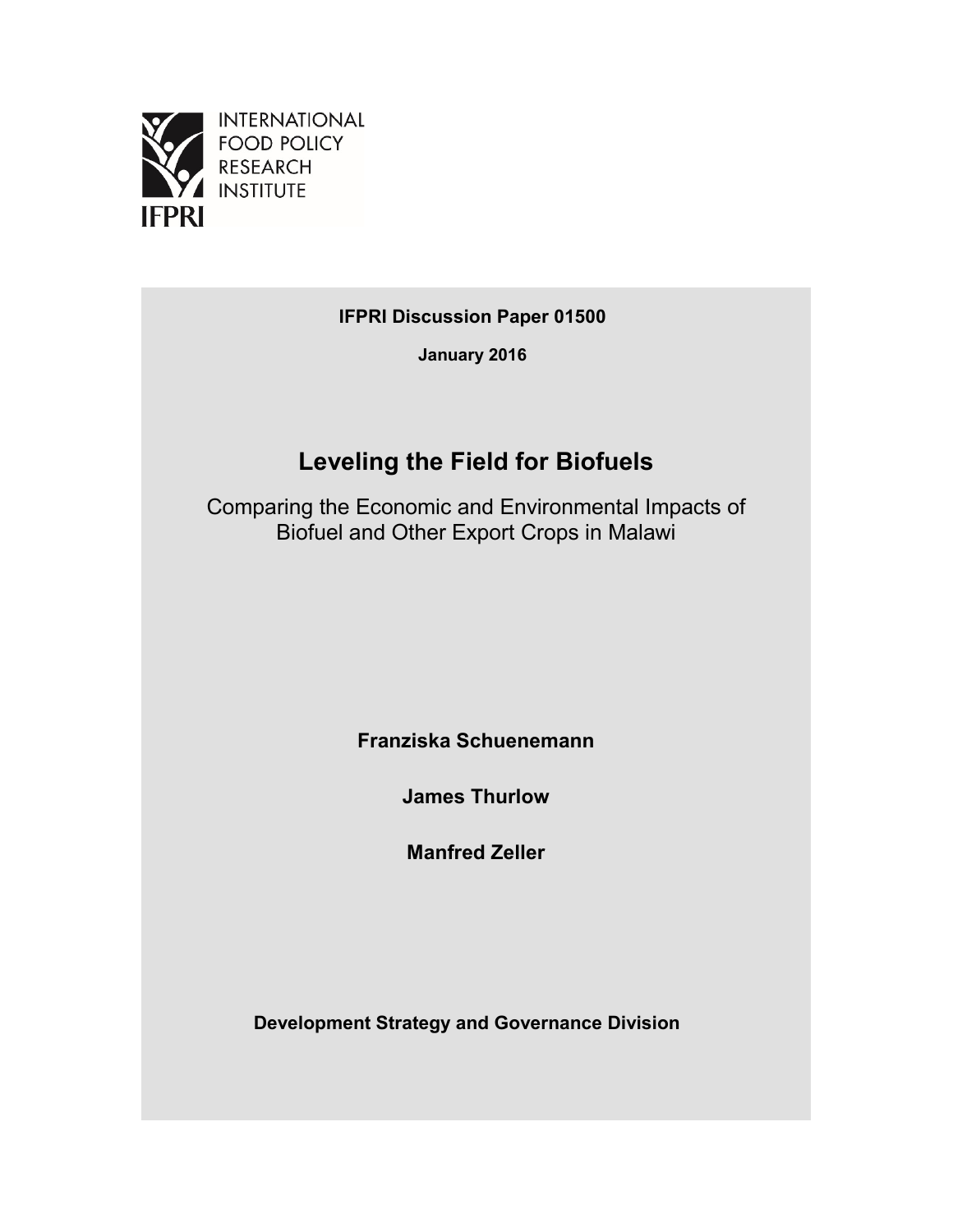## **INTERNATIONAL FOOD POLICY RESEARCH INSTITUTE**

The International Food Policy Research Institute (IFPRI), established in 1975, provides evidence-based policy solutions to sustainably end hunger and malnutrition and reduce poverty. The Institute conducts research, communicates results, optimizes partnerships, and builds capacity to ensure sustainable food production, promote healthy food systems, improve markets and trade, transform agriculture, build resilience, and strengthen institutions and governance. Gender is considered in all of the Institute's work. IFPRI collaborates with partners around the world, including development implementers, public institutions, the private sector, and farmers' organizations, to ensure that local, national, regional, and global food policies are based on evidence. IFPRI is a member of the CGIAR Consortium.

## **AUTHORS**

**Franziska Schuenemann** is a PhD candidate at the Chair of Rural Development Theory and Policy, University of Hohenheim, Stuttgart, Germany.

**James Thurlow** is a senior research fellow in the Development Strategy and Governance Division of the International Food Policy Research Institute (IFPRI), Washington, DC.

**Manfred Zeller** is head of policy research for HarvestPlus, Kampala, Uganda.

#### **Notices**

<sup>2</sup>. The boundaries and names shown and the designations used on the map(s) herein do not imply official endorsement or acceptance by the International Food Policy Research Institute (IFPRI) or its partners and contributors.

Copyright 2016 International Food Policy Research Institute. All rights reserved. Sections of this material may be reproduced for personal and not-for-profit use without the express written permission of but with acknowledgment to IFPRI. To reproduce the material contained herein for profit or commercial use requires express written permission. To obtain permission, contact ifpri-copyright@cgiar.org.

<sup>1.</sup> IFPRI Discussion Papers contain preliminary material and research results and are circulated in order to stimulate discussion and critical comment. They have not been subject to a formal external review via IFPRI's Publications Review Committee. Any opinions stated herein are those of the author(s) and are not necessarily representative of or endorsed by the International Food Policy Research Institute.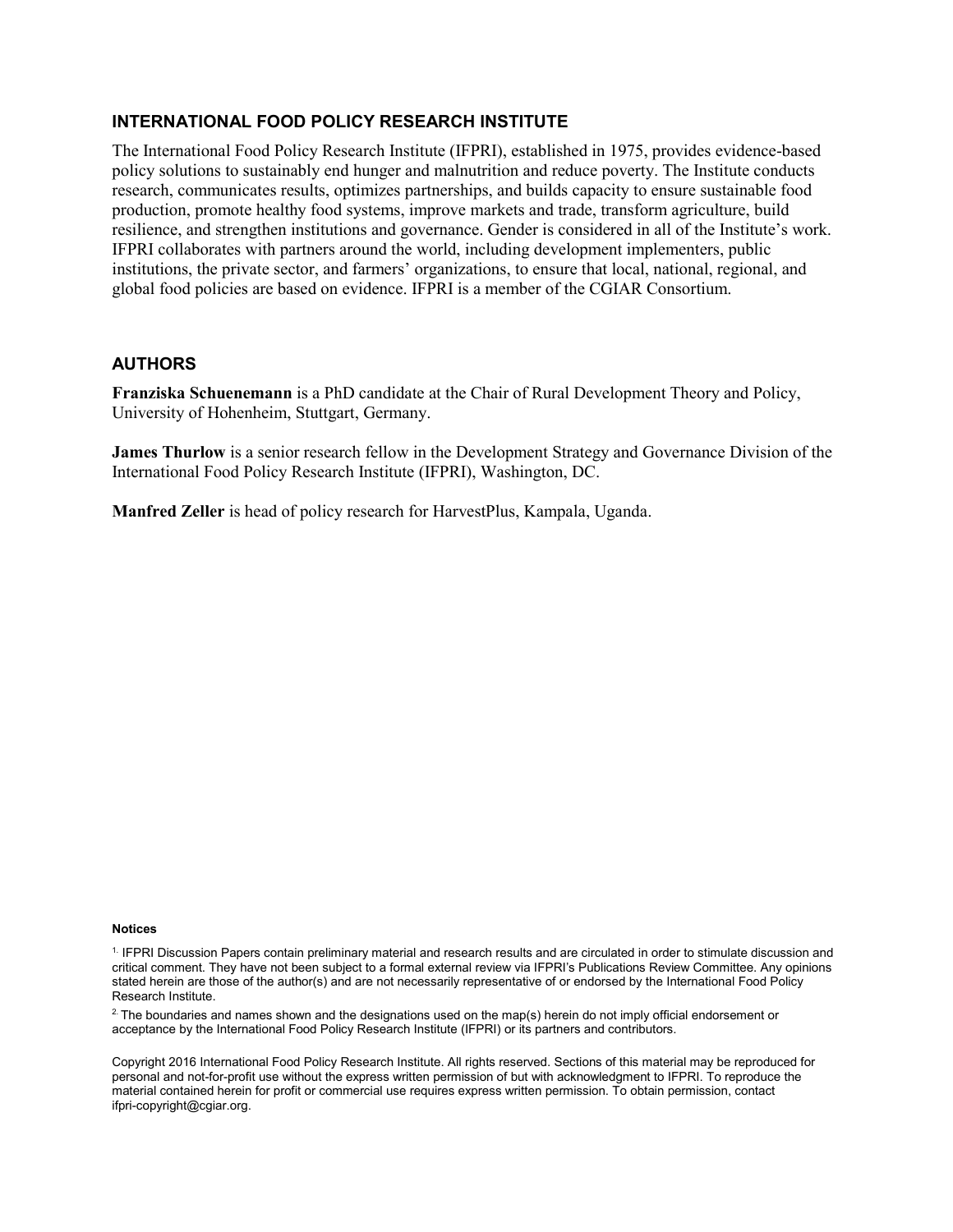## **Contents**

| Abstract                                        | V            |
|-------------------------------------------------|--------------|
| Acknowledgments                                 | vi           |
| 1. Introduction                                 | $\mathbf{1}$ |
| 2. Biofuels in Malawi                           | 3            |
| 3. Measuring Economic and Environmental Impacts | 6            |
| 4. Results                                      | 11           |
| 5. Conclusion                                   | 19           |
| References                                      | 20           |
|                                                 |              |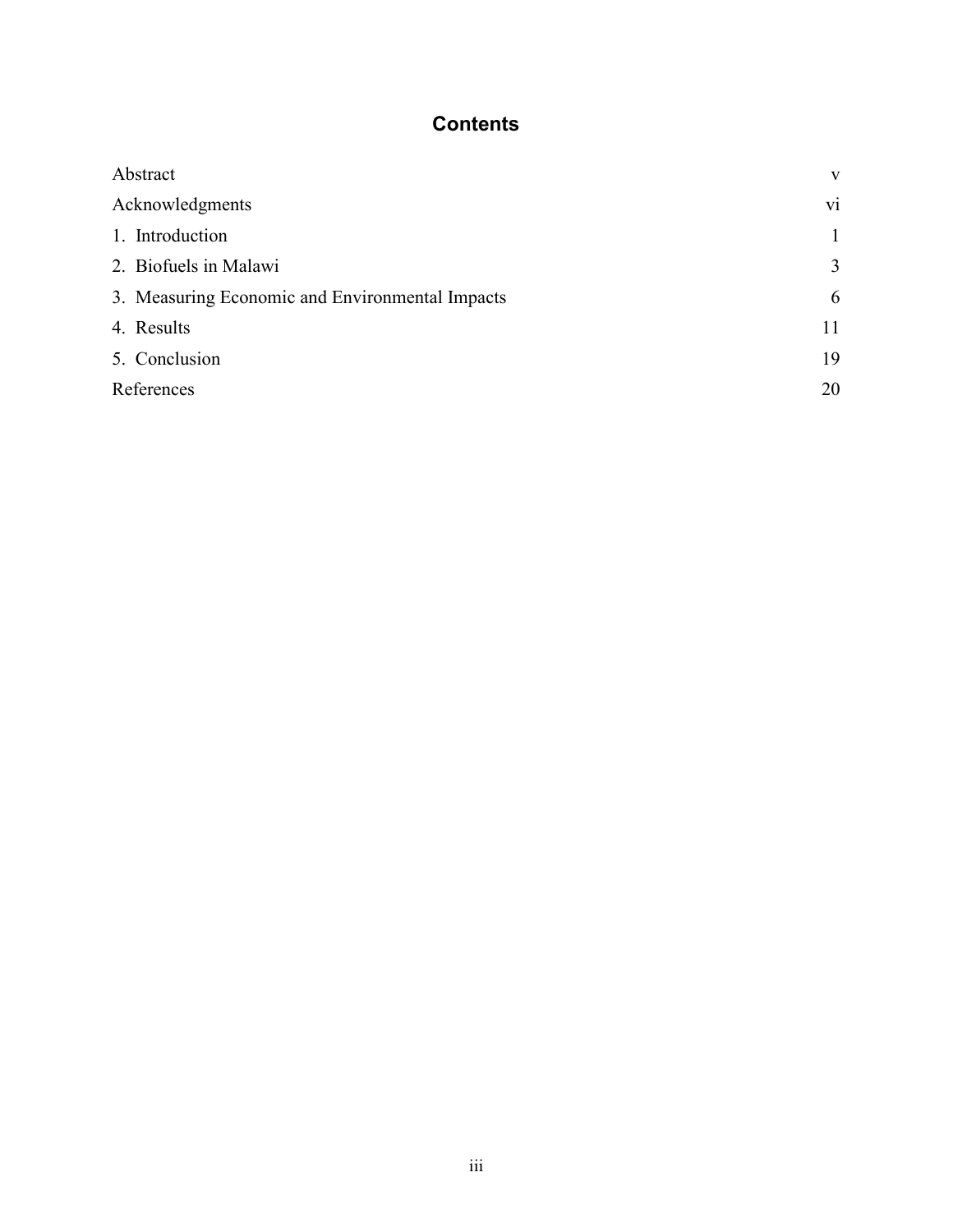## **Tables**

| 2.1 Sugarcane-ethanol production technologies               | 4               |
|-------------------------------------------------------------|-----------------|
| 3.1 Biofuel and existing crop production technologies, 2010 | 8               |
| 4.1 Production and price impacts                            | 12 <sup>2</sup> |
| 4.2 Labor and household impacts                             | 13.             |
| 4.3 Emissions and water use                                 | 15.             |
| 4.4 Comparing biofuels to tobacco and soybean               | 18              |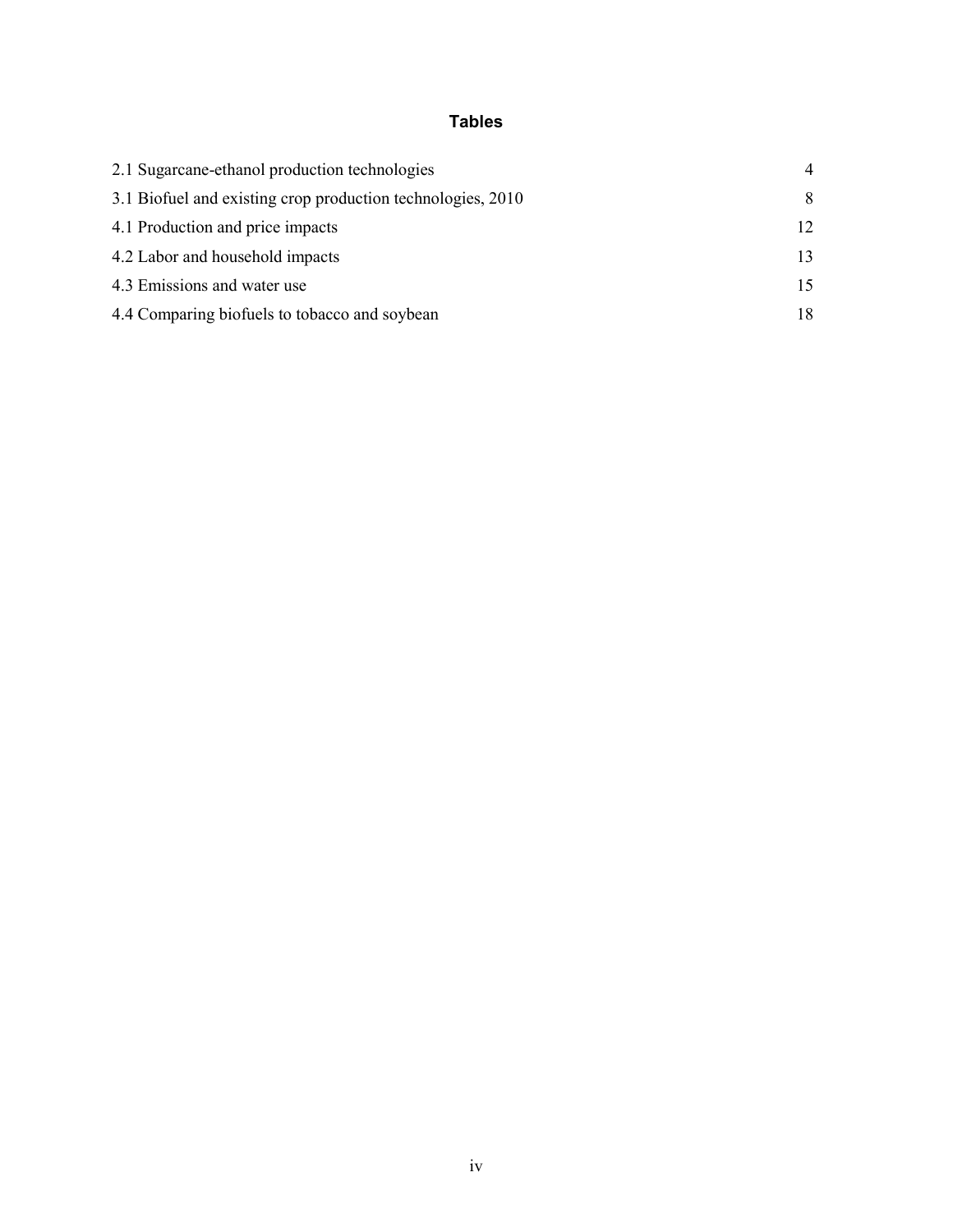## **ABSTRACT**

Biofuel production can have conflicting impacts on economic growth, food and energy security, and natural resources. Understanding these trade-offs is crucial for designing policies that are consistent with the Sustainable Development Goals. This is particularly true in low-income countries, where the need to promote both energy and food security is most pressing. To this end, we develop an integrated modeling framework to simultaneously assess the economic and environmental impacts of producing biofuels in Malawi. We extend earlier studies by incorporating the effects of land use change on crop water use, and the opportunity costs of using scarce agricultural resources for biofuels rather than other export crops. We find that biofuel production is generally pro-poor and reduces food insecurity by raising household incomes. Irrigated outgrower schemes rather than estate farms lead to better economic outcomes, fewer greenhouse gas emissions, and similar crop water requirements. Nevertheless, Malawi must reduce emissions from its ethanol plants in order to access European markets. We also find that the economic and environmental impacts of biofuels are preferable to those of tobacco or soybeans. The European Union has raised the standards expected of biofuel producers, but it should "level the playing field" by applying similar standards to other export crops from developing countries.

**Keywords: biofuels, economic growth, poverty, emissions, water use, Africa**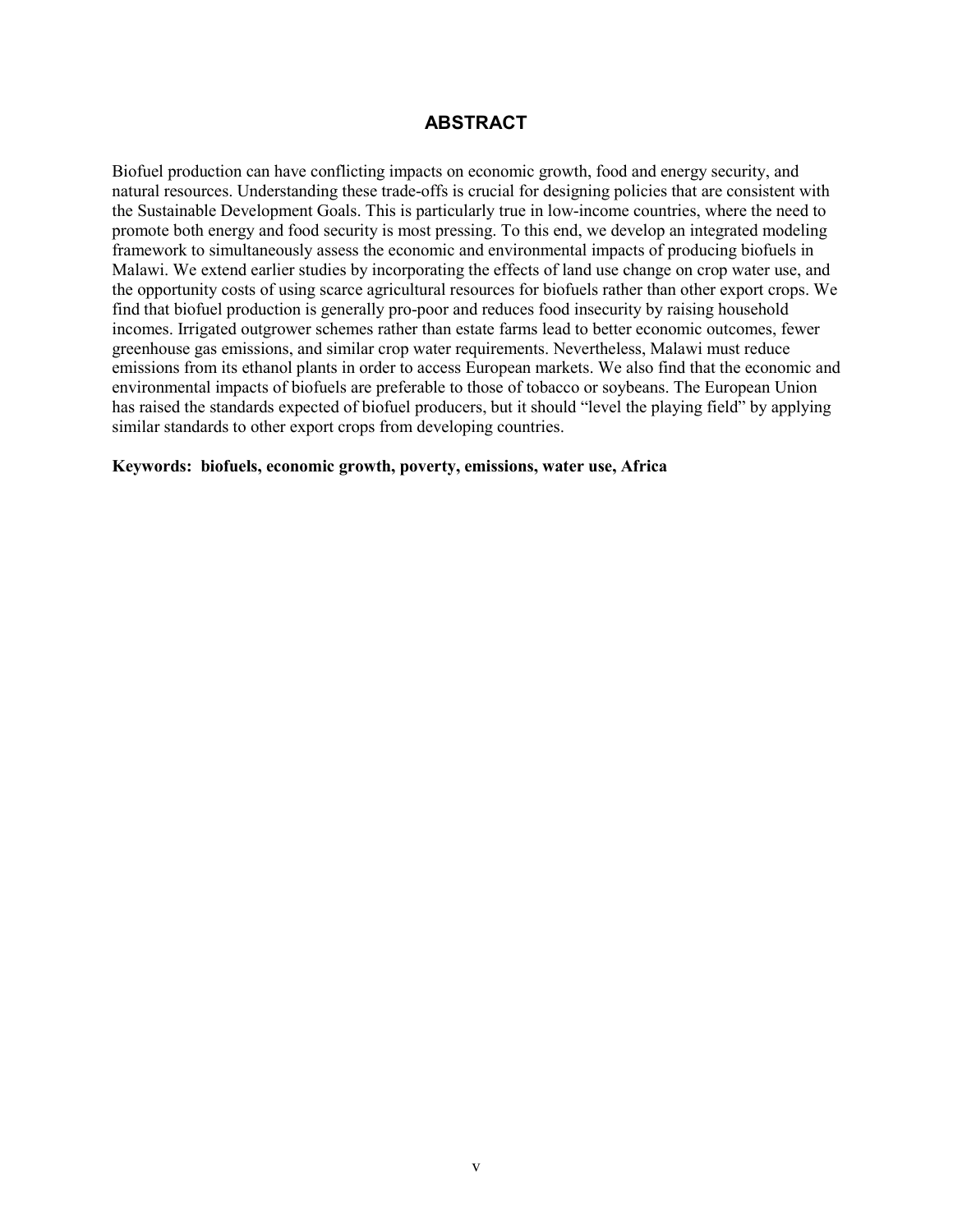## **ACKNOWLEDGMENTS**

This work is funded by the United States Agency for International Development (USAID) through its support for IFPRI's Malawi Strategy Support Program; and by a German Federal Ministry for Economic Cooperation and Development (BMZ) CGIAR research project entitled Policies and Institutions for Achieving the Virtuous Food-Energy-Water Nexus in Sub-Saharan Africa. This work was undertaken as part of the CGIAR Research Program on Policies, Institutions, and Markets (PIM) led by the International Food Policy Research Institute (IFPRI). This paper has not gone through IFPRI's standard peer-review procedure. The opinions expressed here belong to the authors, and do not necessarily reflect those of USAID, BMZ, CGIAR, PIM, or IFPRI.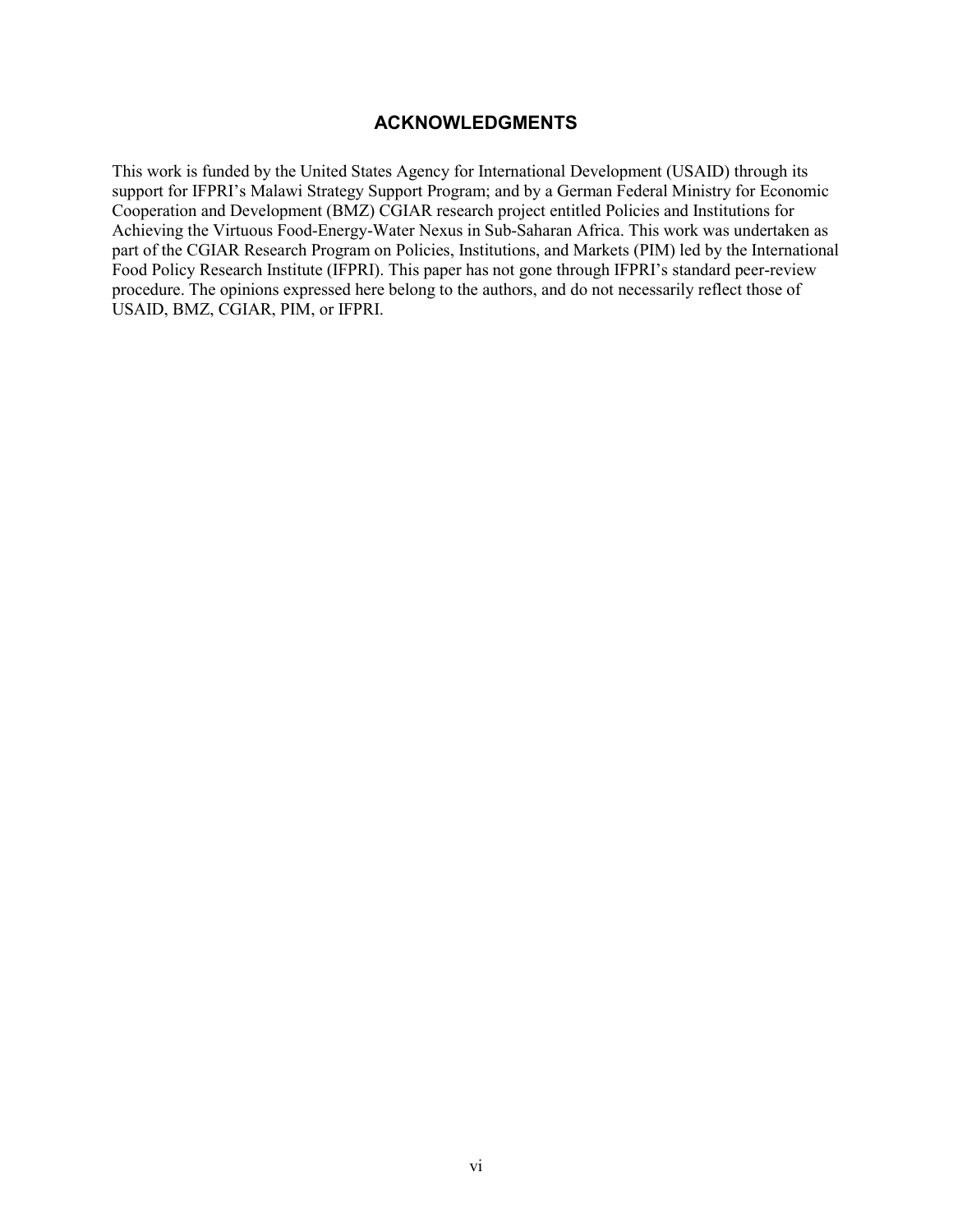## **1. INTRODUCTION**

Climate change and population and economic growth are placing unprecedented pressure on natural resources worldwide, demanding an improved understanding of the linkages between food, energy, and water systems. Biofuels are often cited as an example of how advances in one system may come at the expense of others. On the one hand, producing biofuels in low-income countries may reduce dependence on imported fossil fuels and help raise rural incomes (Msangi and Evans 2013). On the other hand, clearing new lands to cultivate biofuel crops generates greenhouse gas (GHG) emissions (Fargione et al. 2008), and diverting resources from food production could exacerbate food insecurity. The greater use of water resources for biofuels relative to fossil fuels is an additional concern, particularly in water-stressed countries (Berndes 2002).

Evidence on the effects of biofuel expansion is mixed. The spike in global food prices in the latter years of the 2000–2010 decade was partly attributed to global biofuel production (Rosegrant et al. 2008). Yet a recent review by Zilberman et al. (2013) finds no definite direction of impact, suggesting that the effect of biofuels on food prices depends on local contexts. Moreover, national studies find that if biofuel expansion stimulates economic growth, then higher incomes can more than offset higher food prices, leading to improved food security (Ewing and Msangi 2009; Arndt et al. 2010; Arndt, Pauw, and Thurlow 2012; Negash and Swinnen 2013). In regard to water, Berndes (2002) estimates that, given projected biofuel demand, evapotranspiration from bioenergy crops could eventually equal that of existing crops. Yet this and other studies conclude that enough water is available *globally* to expand biofuel production (De Fraiture, Giordano, and Liao 2008).

Concerns over food security and environmental impacts are constraining policy options in lowincome countries. These countries often see biofuels as an export opportunity, and so require access to European Union (EU) markets, where preferential trade agreements enhance their competitiveness and where biofuel mandates ensure import demand. However, the EU's sustainability criteria impose strict conditions for accessing biofuel markets (EC 2010). By 2018, for instance, biofuels are required to generate 60 percent less GHG emissions than fossil fuels. Avoiding excessive water use and the displacement of food crops are also mentioned in the EU directive. These requirements will at least partly determine the feasibility of producing biofuels in low-income countries. Governments like Malawi's, who are considering investing public resources in biofuels production, need to know *in advance* how the EU's sustainability criteria will limit their options for promoting domestic biofuels industries.

Jointly evaluating economic and environmental impacts is analytically challenging. Most biofuel studies are sector specific or focus on specific outcomes, such as food production and prices or land use change and GHG emissions (see, for example, Searchinger et al. 2008; Timilsina et al. 2012). This overlooks the linkages and trade-offs between food, energy, and water systems and between new biofuel industries and other parts of the economy. We build on recent studies that use computable general equilibrium (CGE) models to estimate the impacts of biofuel production on economic growth and poverty (Arndt et al. 2010; Arndt, Pauw, and Thurlow 2012) and on GHG emissions (Thurlow et al. 2015). We extend this approach to include a more detailed treatment of agricultural resources for biofuel and existing crops, including estimates of crop water use and the water embodied within biofuels. Using a model of Malawi, we simulate sugarcane-ethanol production under different farming systems, including smallholder or estate farms on irrigated or rainfed lands. The CGE model is linked to crop models that estimate crop water requirements and to GHG inventory models that calculate GHG emissions from land use change. To our knowledge, this comprehensive approach comes closest to addressing the list of concerns in the EU's sustainability criteria.

One limitation of previous studies is that they used a "status quo" counterfactual when measuring biofuel impacts. These studies allow for the clearing of new lands for feedstock cultivation and new foreign investment in biofuel processing, and this generates some of the estimated positive growth effects from biofuels. However, if newly cleared lands are not used for biofuel feedstock, they could be used for other crops, such as tobacco or cotton. A more appropriate counterfactual would consider alternative uses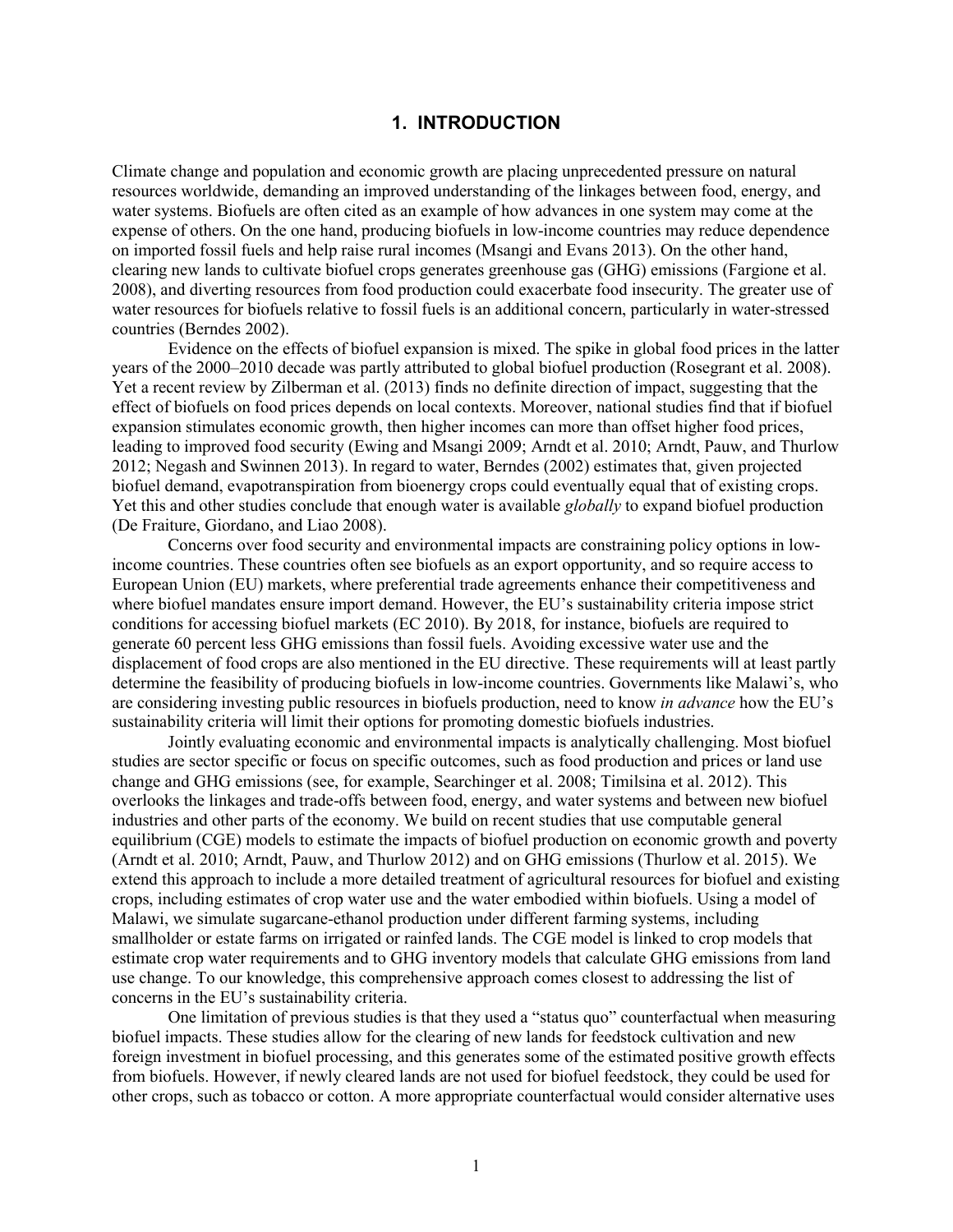for newly cleared lands rather than assume no new lands are cleared in the absence of biofuels. This is the approach taken in our analysis. The choice of counterfactual has important policy implications. Currently the EU's sustainability criteria apply only to biofuels even though expanding other export crops in lowincome countries might also displace food production, generate GHG emissions, and use water resources. The EU has raised the bar for biofuels production in low-income countries. By comparing biofuels to other export crops, our analysis levels the playing field for evaluating economic and environmental impacts.

The remainder of this paper is structured as follows: Section 2 briefly describes the Malawian economy and the role of sugarcane and ethanol. Section 3 describes our integrated suite of models, and Section 4 presents our findings. We conclude by summarizing our findings and discussing their implications for biofuel policy in Malawi, the EU, and elsewhere.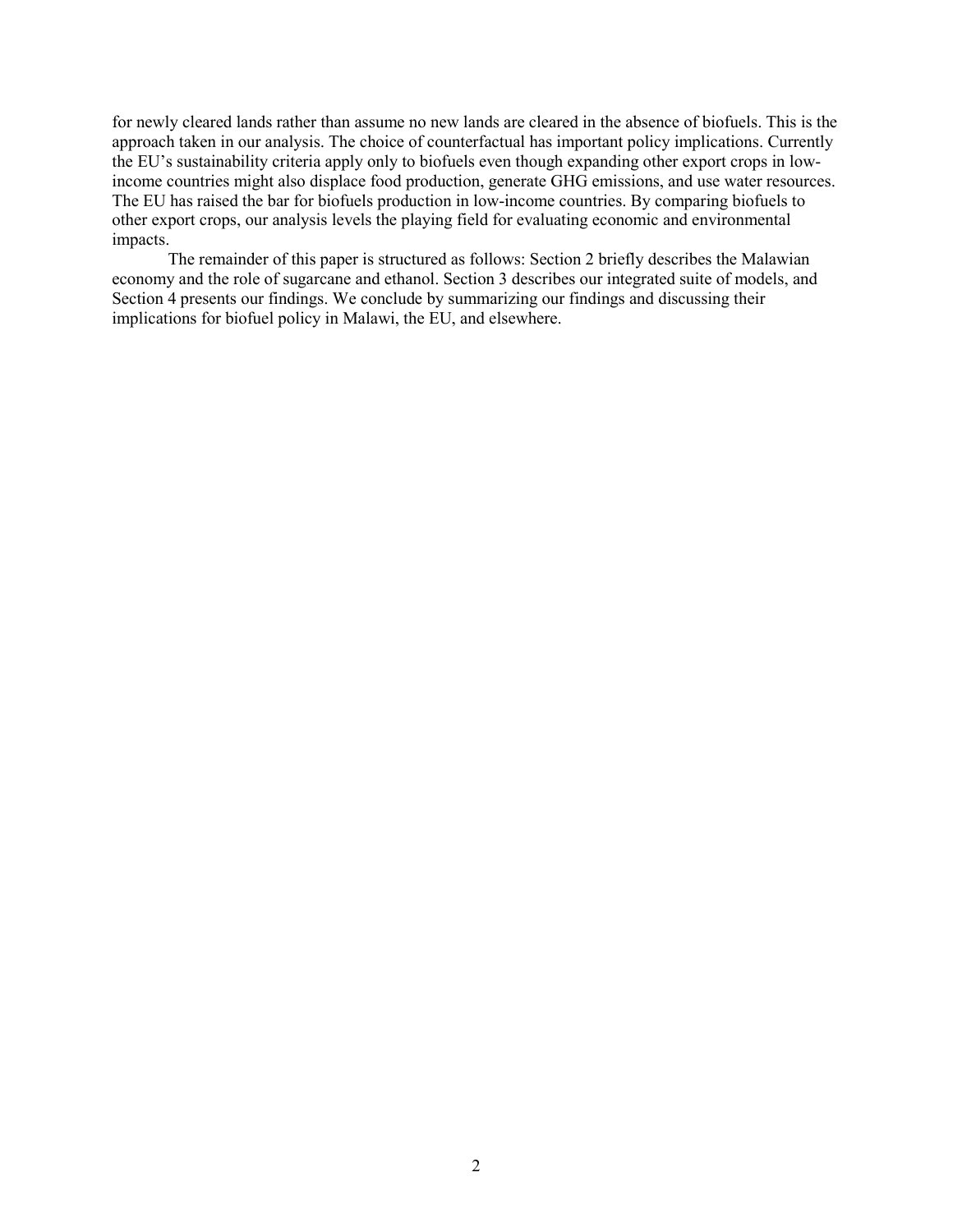## **2. BIOFUELS IN MALAWI**

#### **Food, Energy, and Water**

Malawi provides an interesting case study for examining the linkages between biofuels and food security. Agriculture is responsible for one-third of Malawi's gross domestic product (GDP) and four-fifths of employment. Most farmers are poor smallholders growing food crops for subsistence. Many smallholders also grow burley tobacco, which is Malawi's main export. A few large estate farms grow mainly maize and sugarcane. Due to a general decline in tobacco demand worldwide, Malawi is searching for alternative export crops, particularly ones that might involve smallholders. Biofuels is one option identified in the government's new export strategy (MIT 2012). Malawi imports all of its fossil fuels, and so biofuels would have the added benefit of reducing the country's severe foreign exchange constraints.

There are strong linkages between Malawi's agricultural, energy, and water systems. One-fourth of Malawi is covered by Lake Malawi, which is Africa's third largest freshwater lake. Irrigation potential is high, and water scarcity should be a minor concern. Yet most smallholders practice rainfed farming and the country experiences frequent droughts. The annual economic cost of weather variability is estimated at 1.7 percent of national GDP (Pauw et al. 2011). Irrigation infrastructure is unaffordable for most smallholders, and only 4 percent of cropland is irrigated (DOI 2015). Most of Malawi's electricity supply is from hydropower, and reductions in dam water levels can lead to electricity shortages.

There is competition over land resources in Malawi, particularly in the central and southern regions. Malawi is the second most densely populated country in Africa, and the average smallholder cultivates less than one hectare of land. Agricultural land expansion is severely constrained, and so any expansion of biofuel crops is likely to lead to at least some displacement of existing crops on smallholder lands.

#### *Sugarcane-Ethanol*

A biofuel export strategy in Malawi would start from an established base. Malawi has produced sugarcane since the 1960s. Two large estate farms currently grow about 80 percent of the feedstock, and the rest is produced via smallholder outgrower schemes. Malawian sugarcane is almost entirely irrigated and, because of favorable agroclimatic conditions, achieves yields of about 100 metric tons per hectare, which is high by international standards. The sugar industry is the second largest formal sector employer in Malawi and provides permanent jobs for more than 15,000 people.

Ethanol production from sugarcane molasses started in the late 1980s as a means of reducing the foreign exchange burden of importing fossil fuels (Thomas and Kwong 2001). The government introduced a petrol-ethanol blending mandate of 10–20 percent, and in 2010, 18 million liters of ethanol were produced, compared with 360 million liters of petroleum that were imported. The country is still far from meeting its own blending mandate. Ethanol prices are currently pegged to the price of imported petroleum, making locally blended petrol-ethanol equally as expensive as imported petroleum.

Malawi could export biofuels to both the EU and the Southern African Development Community (SADC). Malawi has preferential access to EU markets through the Everything but Arms Initiative, and the country is part of SADC's Free Trade Area. Foreign investors have shown interest in producing biofuels in Malawi (MIT 2012). One important constraint, however, is the availability of lands suitable for growing sugarcane. Kassam et al. (2012) estimate that 14,000 hectares of uncultivated land is available for rainfed sugarcane. Malawi's irrigation investment plan would increase the amount of suitable lands to around 50,000 hectares (DOI 2015). Realizing Malawi's full irrigation potential, which Watson (2011) estimates at 300,000 hectares, would require substantial infrastructure investments. Land availability is clearly a binding constraint for biofuel expansion in Malawi.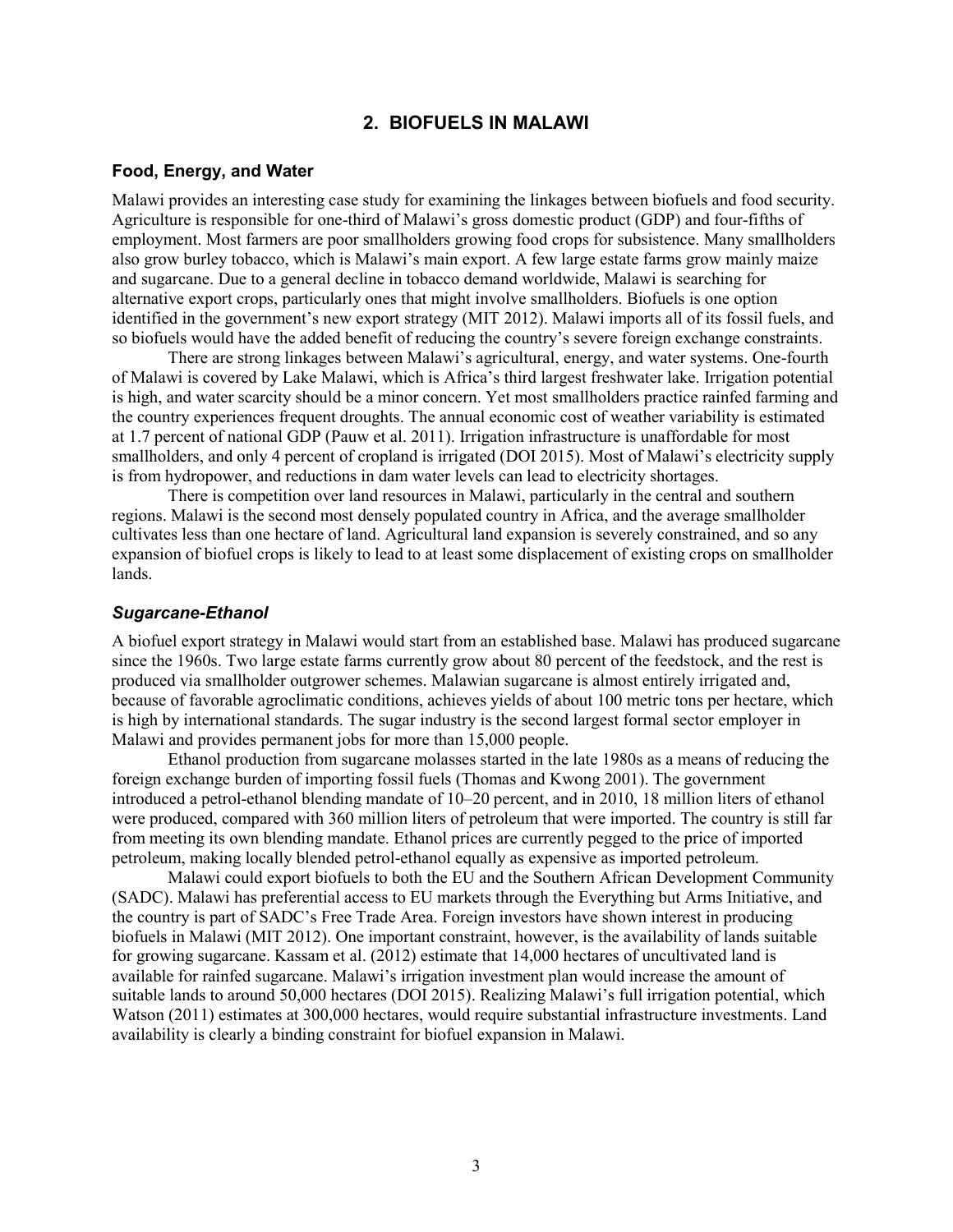#### *Ethanol Production Technologies*

Malawi's new export strategy plans to expand sugarcane production by an additional 75,000 hectares (MIT 2012). This is about 2 percent of the total cropland in Malawi and so is unlikely to have major economywide implications. We therefore simulate a more ambitious biofuel export strategy to gauge potential impacts. Estimated outcomes in our analysis are roughly proportional to the scale of biofuel expansion.

Three broad biofuel options are available to Malawi based on existing sugarcane production technologies. Table 2.1 shows the technologies used to produce 1 billion liters of ethanol per year, assuming a conversion ratio of 70 liters of ethanol per metric ton of feedstock. One option is to continue growing sugarcane on large estate farms that use irrigated farming system and achieve high yields of 108 tons per hectare. This option requires 132,000 hectares of feedstock land. The alternative is to use smallholder outgrower schemes, which may be irrigated or rainfed. Irrigated smallholders achieve yields of 99 tons per hectare, which is close to that of estate farms and so has similar cropland requirements (144,000 hectares). Smallholders growing rainfed sugarcane achieve much lower yields of 42 tons per hectare and therefore require 340,000 hectares of land to produce the targeted ethanol production levels. Given Malawi's land constraints, the choice of technology will influence the extent of both land clearing and crop displacement.

|                                      | Input requirements per billion liters of<br>sugarcane-based ethanol |                                |                              |  |  |  |
|--------------------------------------|---------------------------------------------------------------------|--------------------------------|------------------------------|--|--|--|
| Variable                             | <b>Irrigated</b><br>estates                                         | <b>Irrigated</b><br>outgrowers | <b>Rainfed</b><br>outgrowers |  |  |  |
| Liquid yield (liter/mt)              | 70.0                                                                | 70.0                           | 70.0                         |  |  |  |
| Feedstock required (1000 mt)         | 14.286                                                              | 14.286                         | 14.286                       |  |  |  |
| Land yield (mt/ha)                   | 108.0                                                               | 99.0                           | 42.0                         |  |  |  |
| Land required (ha)                   | 132,000                                                             | 144.000                        | 340.000                      |  |  |  |
| Workers employed (people)            | 49.271                                                              | 53,669                         | 100,634                      |  |  |  |
| Feedstock                            | 48,899                                                              | 53.298                         | 100.263                      |  |  |  |
| Processing                           | 371                                                                 | 371                            | 371                          |  |  |  |
| Labor yield (people/ million liters) | 49.3                                                                | 53.7                           | 100.6                        |  |  |  |
| Foreign capital requirements (units) | 23,568                                                              | 12.142                         | 9.984                        |  |  |  |
| Feedstock                            | 13,584                                                              | 2,158                          | 0                            |  |  |  |
| Processing                           | 9,984                                                               | 9.984                          | 9,984                        |  |  |  |
| Capital yield (units/million liters) | 23.6                                                                | 12.1                           | 10.0                         |  |  |  |

#### **Table 2.1 Sugarcane-ethanol production technologies**

Source: Authors' estimates using farm budget survey data (Herrmann and Grote 2015) and processing cost estimates (Quintero et al. 2010).

Notes:  $mt = metric$  tons:  $ha = hectares$ .

The production technologies in Table 2.1 are derived from various sources. Information on smallholder production is taken from a recent survey of sugarcane outgrowers (Herrmann and Grote 2015). Estate technologies are taken from Malawi's Annual Economic Survey, which provides detailed input cost information (NSO 2014). Ethanol processing costs are from a study of large-scale processing plants in Tanzania by Quintero et al. (2012), updated to reflect Malawian feedstock and labor costs. Malawi currently produces ethanol from molasses at two low-capacity processing plants. We assume that new plants with better technology would be required to realize the new export strategy. We assume the processing technology is used regardless of which farming system produces the sugarcane.

As shown in Table 2.1, large-scale ethanol processing is not particularly labor intensive. Most jobs created in the biofuel industry are in growing feedstock. Estate farms are less labor intensive than smallholder schemes, and so job creation (and wages) will differ depending on the choice of farming system.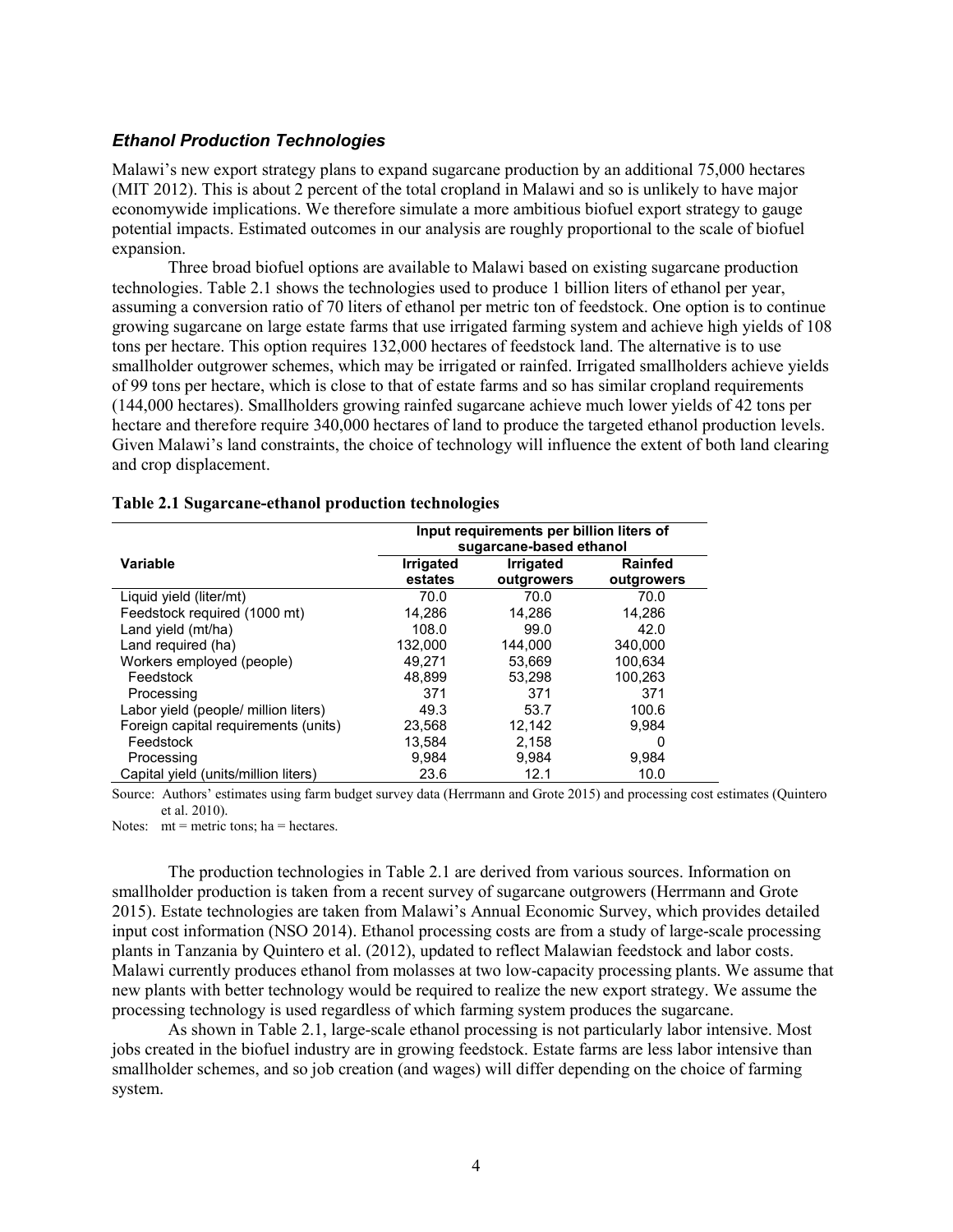In the next section we develop an integrated modeling framework that incorporates the different biofuel technology options and evaluates how the choice of technology influences the economic and environmental impacts of biofuel production.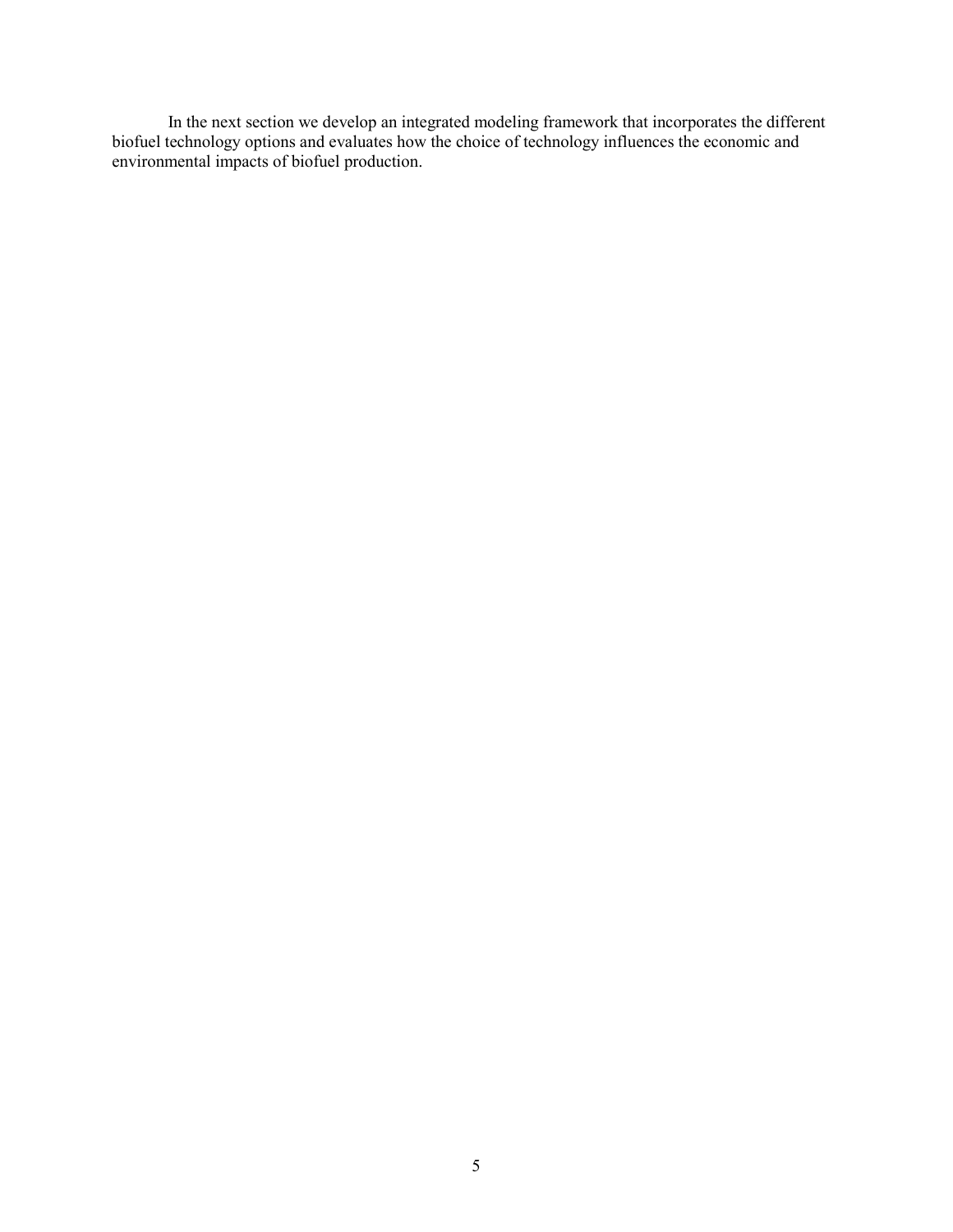## **3. MEASURING ECONOMIC AND ENVIRONMENTAL IMPACTS**

Economywide models are ideal tools for evaluating the impacts of large-scale interventions in developing countries such as Malawi. These models capture the complete flow of incomes within an economy and incorporate all consumption and production linkages between economic actors and markets. We complement the CGE model with two natural resource models that measure environmental impacts: a crop model used to measure crop water use, and a model called Ex-ante Carbon-Balance Tool (EX-ACT) that measures GHG emissions from land use change.

### **Economywide Model**

We use the recursive dynamic CGE model described in Diao and Thurlow (2012) to measure the economic impacts of producing biofuels in Malawi. The model consists of behavioral and structural equations. The former governs the decision making of economic agents; the latter maintains consistency between the incomes and expenditures of individual agents and within the macroeconomy.[1](#page-11-0) Producers and consumers maximize profits and utility, respectively, and interact with one another in factor and product markets. Production in each sector is determined by constant elasticity of substitution (CES) functions that allow substitution between factors based on relative factor price changes. Intermediate input use is determined by fixed input-output coefficients in Leontief functions. Commodities can be traded with the rest of the world, with domestic, export, and import quantities determined by relative prices (inclusive of relevant taxes and transaction costs). Substitution between imports and domestic goods is governed by a CES function, whereas the decision to export is based on a constant elasticity of transformation function. World prices are fixed under a small country assumption.

The parameters of the model are assigned values derived from a social accounting matrix (SAM) (see Pauw, Schuenemann, and Thurlow 2015). The model contains 58 sectors with their own production technologies and functions. We introduce new biofuel sectors that replicate the sugarcane and ethanol production technologies shown in Table 2.1. Initial output in these sectors is effectively zero. In our simulations, we exogenously expand the level of output in the biofuel sectors to meet ethanol production targets. As the biofuel sectors grow, they draw in land, labor, and other inputs, and by doing so, influence factor prices and production levels in other sectors, including food and existing export crops. The model distinguishes between six types of labor: three education levels separated across rural and urban areas. Agricultural land is divided into four groups: small, medium, and large smallholder plots and large-scale estates. Given land and labor constraints in Malawi, all factors are assumed to be fully employed, and capital is also sector specific.

The model captures the distributional impacts of biofuels by disaggregating households in Malawi into representative groups based on their location (rural or urban), farm size (small, medium, or large), and per capita consumption quintiles. Households choose between producing goods for their own consumption and purchasing goods from markets. Households are the main owners of the factors of production, and their wages, rents, and profits are used to consume goods, pay taxes, and save. Consumption levels are determined by a linear expenditure system (LES) of demand, with income elasticities estimated using Malawi's 2010/2011 Integrated Household Survey (IHS3) (NSO 2012). A microsimulation module estimates changes in poverty rates following the approach in Arndt, Pauw, and Thurlow (2012). Households in the survey are mapped to their representative household groups in the CGE model. The module transfers proportional real consumption changes from the CGE model down to the households in the survey and then recalculates each household's consumption levels and poverty status (using the official fixed poverty line).

<span id="page-11-0"></span>The model maintains macroeconomic consistency by using three "closure rules": First, foreign capital inflows are assumed to be fixed (beyond what is needed to expand biofuels production), and a flexible exchange rate adjusts to maintain the supply and demand of foreign exchange. Second,

<sup>&</sup>lt;sup>1</sup> The model is calibrated to a 2010 social accounting matrix (SAM) (see Pauw, Schuenemann, and Thurlow 2015).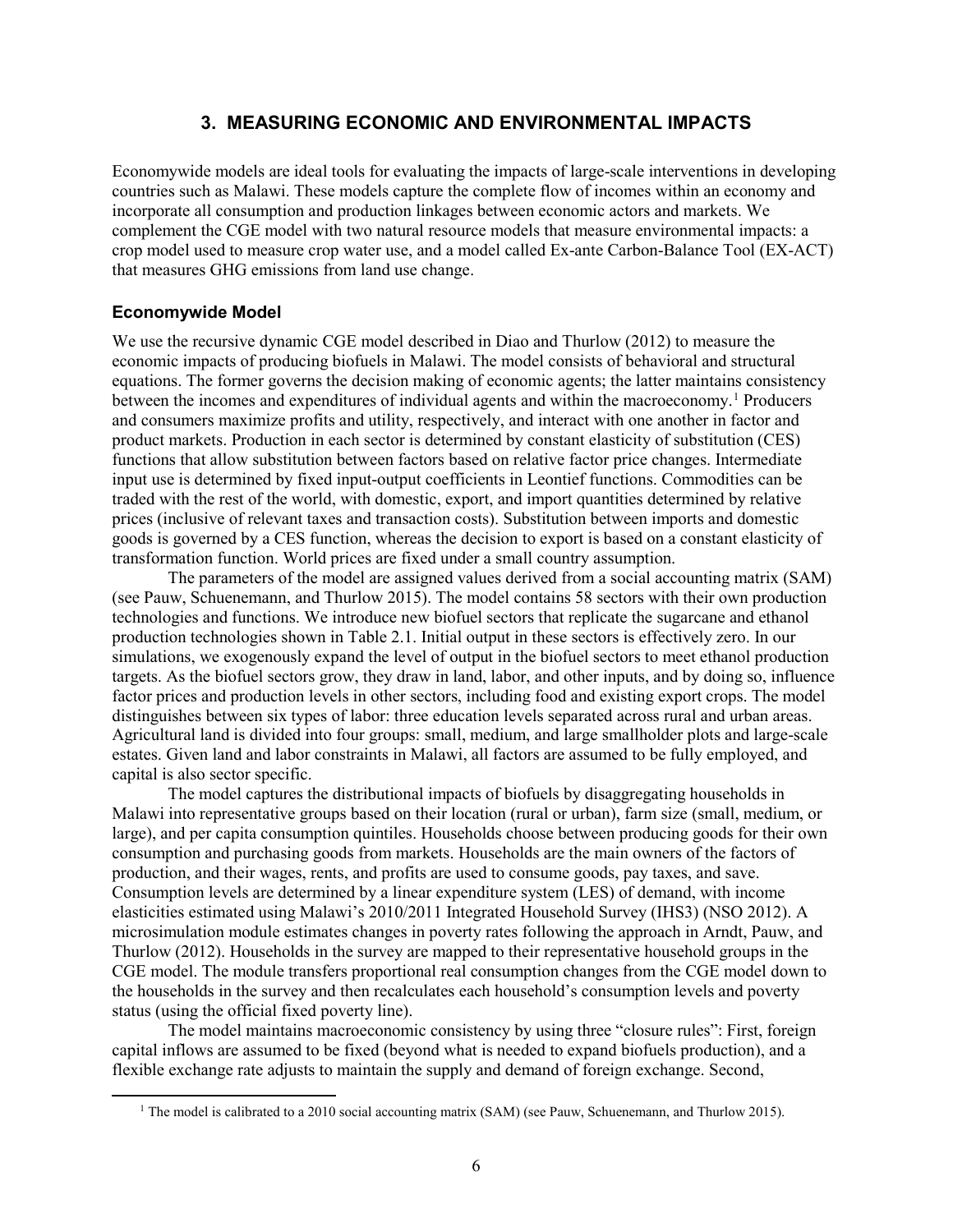investment is savings driven, meaning that households' marginal propensities to save are fixed, and therefore rising incomes lead to higher levels of savings and investment. Finally, the government earns tax revenues based on fixed tax rates. These revenues finance fixed levels of recurrent spending, leaving the recurrent deficit to adjust to maintain fiscal balance. The domestic price index is the model's numeraire.

We run the model over a 10- year period. [2](#page-12-0) Between periods we update parameters based on longterm trends to reflect changes in factor supplies and productivity, household population growth, government spending, and foreign capital inflows. Capital stocks within each sector are updated each year to reflect depreciation and investments from the previous period. Sectors with above-average profits receive a larger share of new capital stocks than their share of installed capital in the previous period.

#### **Simulating Biofuels Production**

We initially assume that production levels using the *new* biofuel technologies are fixed at effectively zero. We then expand the amount of foreign capital invested in new ethanol processing plants, causing output to expand and drawing in factors and intermediate inputs, including sugarcane feedstock. Ethanol production in each scenario is gradually increased until it reaches 1 billion liters per year by the end of the 10-year simulation period. The capital needed to produce biofuels is assumed to come from abroad, and all profits are repatriated. To simplify the modeling, we assume that all additional ethanol produced in Malawi is exported. In reality, some ethanol may be used domestically to meet the government's blending mandate. However, since ethanol and petroleum are near-perfect substitutes, little difference exists from a macro-accounting perspective between (1) exporting ethanol and using the foreign exchange earning to pay for imported fossil fuels and (2) reducing fuel imports by redirecting ethanol to domestic markets, and forgoing additional foreign exchange earnings.

We run two sets of scenarios for each of the production technologies shown in Table 2.1. In the first set of scenarios we assume that 132,000 hectares of new land are cleared and used to grow biofuel feedstock. This is exactly the amount of land needed by estate farms to produce the targeted level of ethanol production. As such, there is no need to displace existing crops in this scenario. The smallholder scenarios require more than 132,000 hectares of land, meaning that some crop displacement will be needed. Binding land constraints ensure that we do not bias our results in favor of more land-intensive smallholder production options.

In the second set of scenarios, we adhere to the land suitability study by Kassam et al. (2012) by assuming that only 14,000 hectares of new suitable land can be cleared for sugarcane. Competition over land resources and the extent of crop displacement become more pronounced. Since total land and labor supplies are fixed, some sectors will lose depending on their relative factor intensities. Table 3.1 shows the technologies of existing crops and new sugarcane in Malawi. On average, existing crops generate lower GDP per hectare and per worker than the new sugarcane feedstock crops. Reallocating resources to biofuel crops should therefore lead to an increase in average value-added per hectare and worker. These differences in technology between crops will determine the growth and displacement effects in the model's simulations. The table also reports crop water use, which is calculated using crop models.

<span id="page-12-0"></span> <sup>2</sup> The model's base year is 2010, which is the year used to construct the social accounting matrix.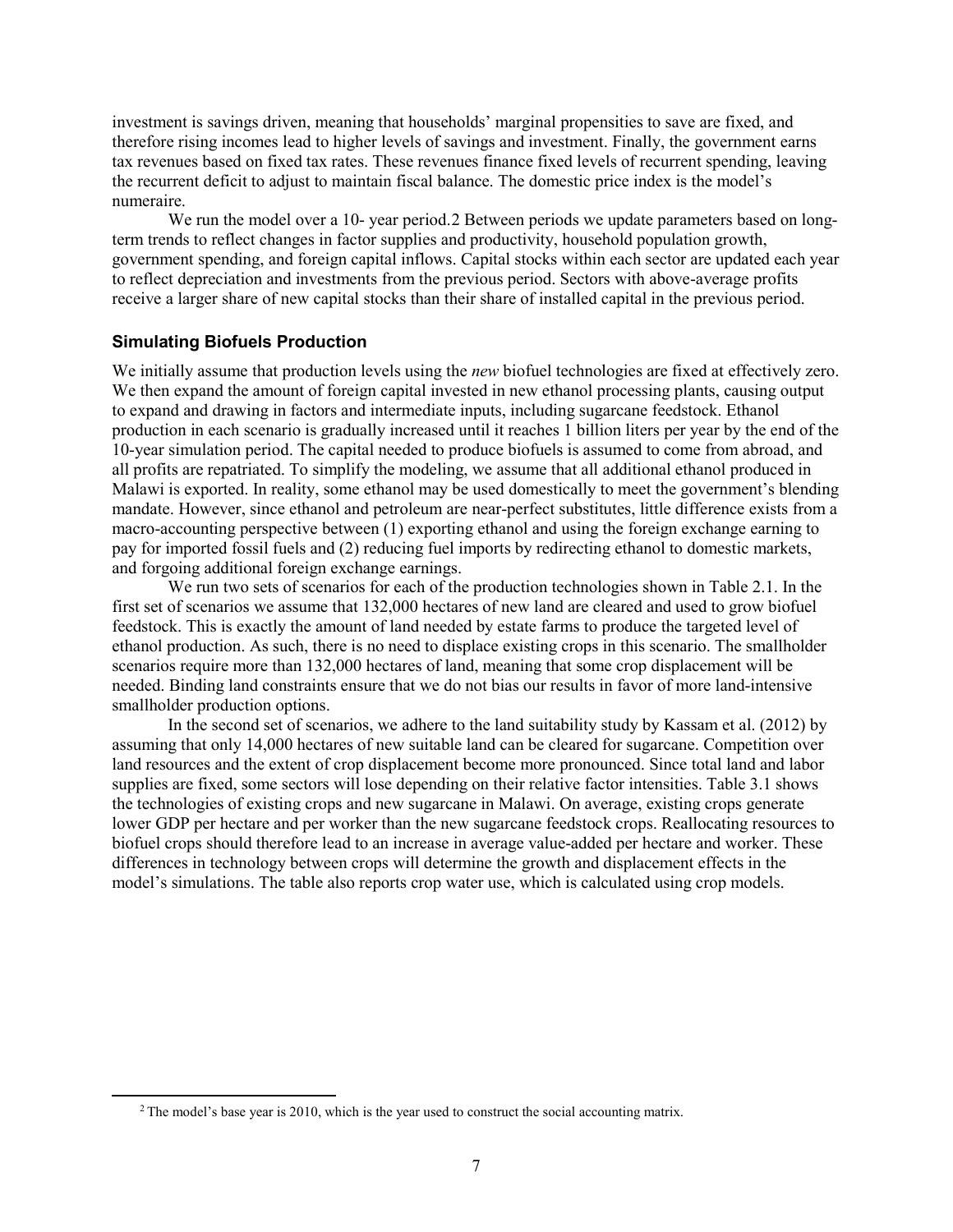|                         |          | <b>Production</b> | Water use    |                  | Labor            |          | Value-added or GDP per unit of input |                       |
|-------------------------|----------|-------------------|--------------|------------------|------------------|----------|--------------------------------------|-----------------------|
| <b>Variable</b>         | Area     | Yield             | <b>Total</b> | <b>Intensity</b> | <b>Intensity</b> | Land     | Labor                                | Water                 |
|                         | (1000mt) | (mt/ha)           | $(1000m^3)$  | $(m^3/ha)$       | (people/ha)      | (per ha) | (per person)                         | (per m <sup>3</sup> ) |
| Existing crops          | 4,179    | 2.7               | 11,030       | 2,639            | 0.30             | 300      | 1,008                                | 114                   |
| Maize                   | 1,696    | 2.0               | 4,146        | 2,444            | 0.30             | 350      | 1,155                                | 143                   |
| Other cereals           | 202      | 1.0               | 702          | 3,473            | 0.41             | 349      | 845                                  | 101                   |
| Root crops              | 441      | 4.7               | 1,095        | 2,480            | 0.22             | 260      | 1,177                                | 105                   |
| <b>Pulses</b>           | 705      | 0.7               | 1,625        | 2,305            | 0.12             | 143      | 1,189                                | 62                    |
| Horticulture            | 496      | 3.5               | 1,633        | 3,293            | 0.66             | 364      | 551                                  | 110                   |
| <b>Oilseeds</b>         | 335      | 0.9               | 889          | 2,653            | 0.08             | 115      | 1,516                                | 43                    |
| Export crops            | 304      | 9.9               | 941          | 3,094            | 0.36             | 504      | 1,394                                | 163                   |
| New sugarcane feedstock |          |                   |              |                  |                  |          |                                      |                       |
| Irrigated estates       | 0        | 108.0             | 0            | 10,212           | 0.37             | 918      | 2,483                                | 90                    |
| Irrigated outgrowers    | 0        | 99.0              | 0            | 9,509            | 0.37             | 907      | 2,457                                | 95                    |
| Rainfed outgrowers      | 0        | 42.0              | 0            | 5,057            | 0.29             | 430      | 1,457                                | 85                    |
| New reference crops     |          |                   |              |                  |                  |          |                                      |                       |
| Tobacco                 | 0        | 1.2               | 0            | 2,404            | 0.52             | 632      | 1,221                                | 263                   |
| Soybeans                | 0        | 1.2               | 0            | 3,721            | 0.39             | 418      | 1,072                                | 112                   |

**Table 3.1 Biofuel and existing crop production technologies, 2010**

Source: Authors' estimates using production data from FAOSTAT; employment data from IHS3 (NSO 2012); value-added data from the 2010 social accounting matrix (Pauw, Schuenemann, and Thurlow 2015); and estimated water use from the process-based crop models (see Section 3).

Notes:  $mt = metric tons$ ; ha = hectares;  $m<sup>3</sup> = cubic meters$ .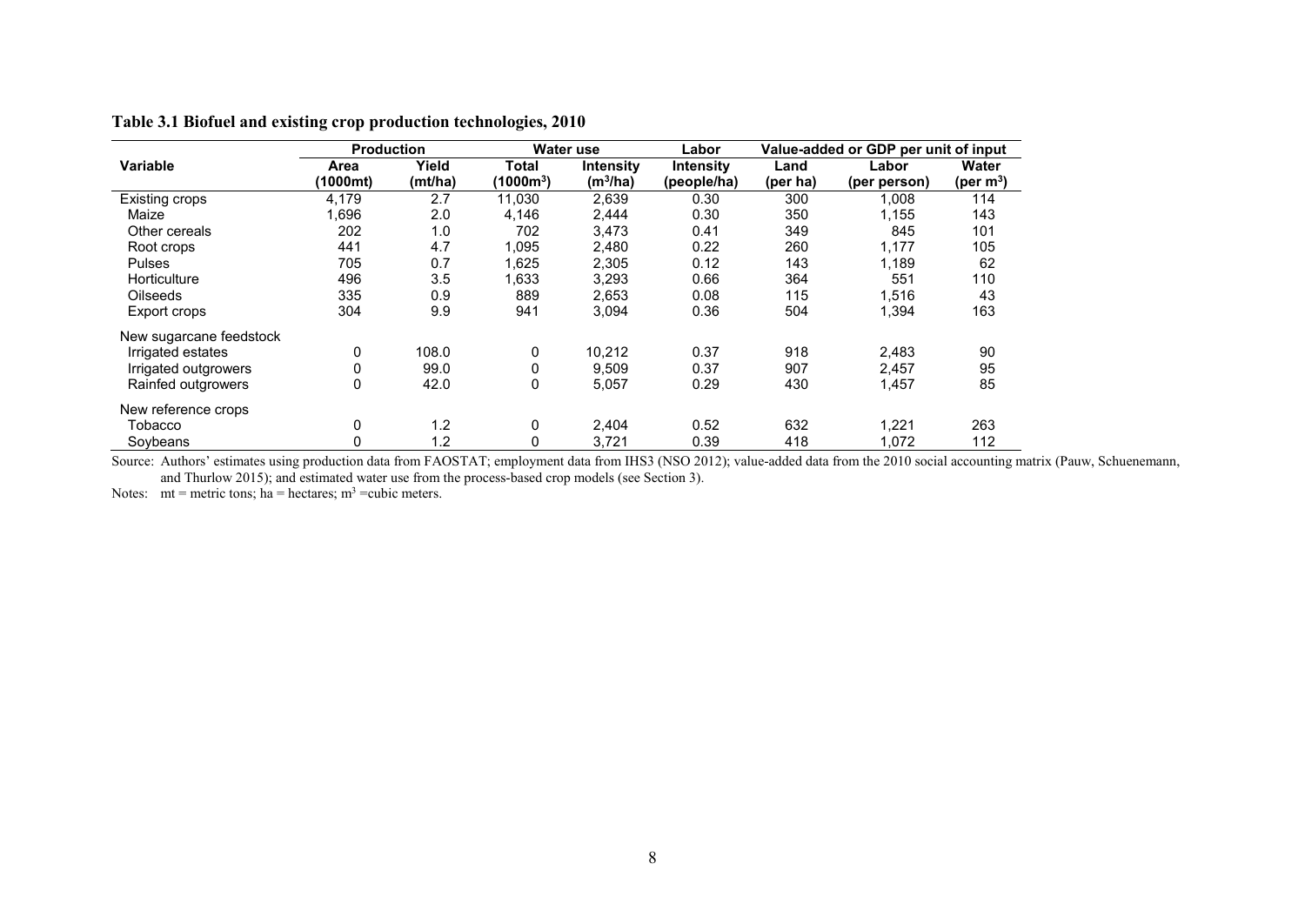#### **Estimating Crop Water Use**

Sugarcane is a water-intensive crop (relative to other crops in Malawi); therefore, producing biofuels should increase the consumptive use of water through the evapotranspiration of plants. Irrigation further increases water consumption because some water is lost during transportation and through inefficient irrigation management. Even in the most efficient schemes, only 50–60 percent of irrigated water is actually used by crops (Brouwer, Prins, and Heilbloem 1989). To measure actual crop water use, we develop a crop model tailored to the specific water needs of crops in Malawi. The model follows the Food and Agriculture Organization of the United Nations' (FAO's) "yield response to water" approach, which assumes a linear relationship between relative yield declines and relative water deficits (Doorenbos and Kassam 1979). Water deficits are defined by the ratio of actual to potential crop evapotranspiration.

Potential evapotranspiration is the amount of water that a plant would use if, given climatic circumstances, enough water is available. Reference evapotranspiration for a hypothetical grass crop was computed using the Penman–Monteith equation and climatological data from 20 Malawian weather stations for the period 1983–2005. Potential evapotranspiration for each crop was then calculated by multiplying the reference evapotranspiration value by a coefficient that captures crops' unique physical and physiological properties. Coefficients for Malawi were taken from Allen et al. (1998) and Rosegrant et al. (2012).

Actual evapotranspiration for rainfed and irrigated crops was calculated using daily soil–water balances derived using precipitation data from weather stations and soil data from the Africa Soil Profiles Database. The use of irrigation water is computed so as to reduce the frequency of irrigation, while also ensuring that crops do not suffer water stress. Note that the calculated amount of irrigation water is the *net* irrigation requirement. The *gross* irrigation requirement may be much higher due to water lost during the irrigation process.

Based on the above calculations, we estimated the potential evapotranspiration of crops during an average weather year in Malawi. This average yield is compared with the yield used in the CGE model to determine actual evapotranspiration (that is, water use) using the FAO's equation. Table 3.1 shows how the sugarcane feedstock crops are far more water intensive than existing crops. Irrigated estate sugarcane, for example, consumes four times more water per hectare than existing crops. We use these numbers to calculate how the water intensity of agriculture in Malawi increases in the biofuel production scenarios.

It should be noted that our crop models estimate *approximate* water use, since potential and actual evapotranspiration depend on many complex climatic conditions. During droughts, for example, potential evapotranspiration is extremely high, because low humidity, little cloud cover, and high temperatures raise soil evaporation (Hanson 1991). Actual evapotranspiration (without irrigation) may be unusually low, since transpiration of crops decreases in an attempt to save water. In the FAO equation, actual evapotranspiration increases linearly and proportionately to potential evapotranspiration and so gives the wrong estimate during drought events. Thus, even though our time series includes climate data during five serious countrywide drought seasons and five floods occurring mainly in the Southern Region of Malawi, these events cannot be sufficiently reflected by our simple crop model.

Given the difficulties in measuring crop water use under weather variability, we focus on crop water requirements during an *average* year in Malawi. Anthropogenic climate change could alter weather variability and increase the number of extreme weather events. In the case of floods, crops like sugarcane could be lost, making crop water use a minor concern. During droughts, the water intensity of rainfed agriculture in Malawi is lower than average, but water use for irrigated crops like sugarcane is higher. Therefore, if climate change leads to more droughts, then our results provide a lower bound for the effect of increased ethanol production on the water intensity of agriculture in Malawi.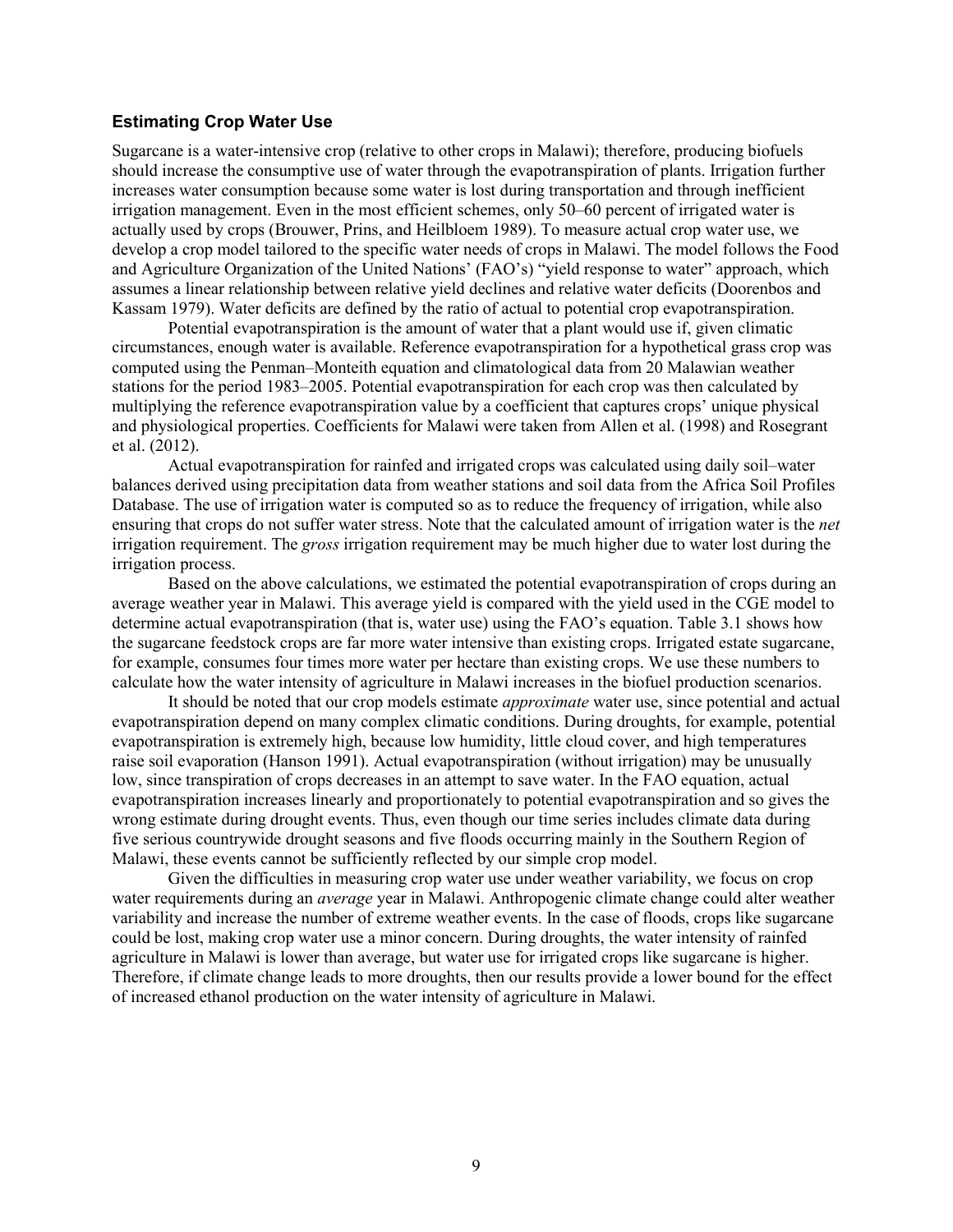#### *Measuring Greenhouse Gas Emissions*

Land use change in our CGE model affects both crop water requirements and GHG emissions. The EU's sustainability criteria will restrict total permissible GHG emissions from biofuel production to 40 percent of fossil fuel emissions by 2018. The default average life cycle GHG emission of petroleum is 2.92 kilograms of carbon dioxide equivalents per liter (kg $CO<sub>2</sub>$ eq/l). Therefore, if Malawi wants to export to EU markets, the maximum permissible emissions from ethanol production is  $1.17 \text{ kgCO}_2$ eq/l. Dunkelberg, Finkbeiner, and Hirschl (2014) estimate emissions from current ethanol-molasses production in Malawi at 4.04 kgCO2eq/l. Most of these emissions are from unsustainable handling of waste products and coal heating in ethanol processing. The authors estimate that if energy is derived from waste products as a coproduct, which is similar to the assumption in Quintero et al. (2012), then emissions fall to 2.05  $kgCO<sub>2</sub>eq/l$ , of which 1.15 kgCO<sub>2</sub>eq/l is from ethanol processing. We use these estimated emissions from ethanol processing in our scenarios, and then add to this the emissions from clearing lands and producing feedstock.

EX-ACT is a land-based accounting tool that calculates the carbon balance from GHG emissions and carbon sequestration in the soil following changes in land use and management (Bernoux et al. 2011). The measurement of emissions follows the approach in IPCC (2006). Soil sequestration values for Malawi come from the World Bank's Soil Carbon Sequestration Geodatabase. The model is calibrated to tropical conditions and to soil types that are prevalent in Malawi's Southern and Central Regions—the likely locations for growing new sugarcane.

Land clearing for sugarcane in the CGE model leads to direct land use change and the displacement of other crops.<sup>[3](#page-15-0)</sup> We assume that grasslands are cleared because any deforestation generates emissions that far exceed EU thresholds. Forests were also excluded from Malawi's land suitability assessments. Grassland conversion emits  $12.9 \text{ tCO}_2$ eq/ha, half of which are once-off emissions when lands are first cleared. When sugarcane displaces existing crops, the net emissions depend both on the inputs used to grow each crop and on the soil organic carbon sequestration (SOC) potential of crops. We use two reference crops when estimating changes in net emissions. For displaced food crops, we use the SOC value of maize (0.617 tons of carbon per hectare per year or  $\frac{\text{tC}}{\text{ha}}$ /yr), as this is Malawi's main staple crop. For export crops, we use the SOC value of soybeans (0.839 tC/ha/yr) because this is one of the most affected crops in our simulations. Irrigated sugarcane is more input intensive and therefore generates higher emissions than rainfed sugarcane. However, sugarcane itself is a carbon sink relative to the reference crops, with a SOC of 1.220 tC/ha/yr. This reflects the heavier biomass of sugarcane.

<span id="page-15-0"></span><sup>&</sup>lt;sup>3</sup> We implicitly capture emissions from indirect land use change (ILUC) in the model, as emissions from land clearing are the same regardless of whether cleared lands are used for biofuel or other crops.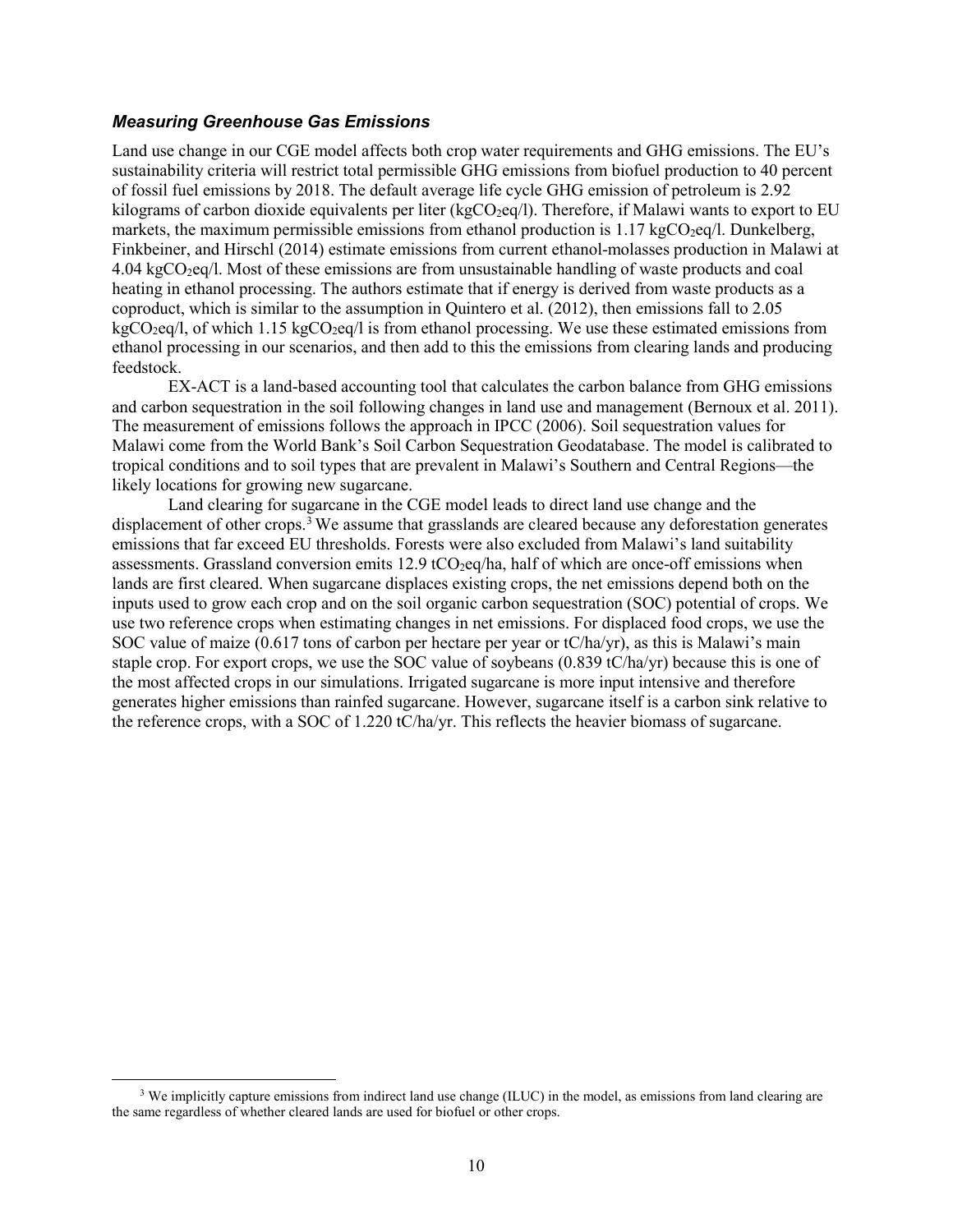## **4. RESULTS**

## **Baseline Scenario**

The CGE model's baseline scenario tracks recent trends in population and economic growth in Malawi. Labor and land supplies grow at 2.0 and 1.7 percent per year, respectively, and total factor productivity grows at 2.7 percent per year. Together this generates annual GDP growth of 4.7 percent (see Table 4.1), and this growth is fairly evenly distributed across sectors. Note that the baseline scenario is of only marginal interest for our analysis, as it merely provides a reference for measuring the impacts of expanding biofuel production. In discussing the impacts of biofuel crops, we compare biofuels first to this status quo baseline scenario (as in previous studies) and then later to alternative scenarios that allow for the expansion of other export crops.

## **Producing Biofuels on Estate Farms**

We initially focus on the first three biofuel scenarios in which 132,000 hectares of uncultivated lands are cleared for sugarcane-ethanol. The third column in Table 4.1 reports final-year deviations from baseline for the Irrigated Estate scenario. This scenario shows no direct crop displacement because newly cleared lands exactly equal the amount of land required to grow feedstock on estate farms (see Table 2.1). However, it does show indirect land use change. Lands are reallocated from existing export crops (such as tobacco) to food crops (such as maize). This is driven by biofuel exports, which grow rapidly and cause the real exchange rate to appreciate, thereby reducing the competitiveness of non-biofuel export crops in foreign markets. To some extent, Malawi exchanges one export crop for another. However, since valueadded per hectare for sugarcane is higher than it is for existing export crops (see Table 3.1), switching to biofuels leads to higher agricultural GDP. The clearing of new lands also increases the supply of productive resources. Higher incomes and an appreciated exchange rate lead to more land allocated to food production and lower real food prices. Unlike in the Arndt et al. (2010) study for Mozambique—a country with few non-biofuel export crops—we find that biofuels production in Malawi might eventually lead to improved food availability.

Table 4.2 reports impacts on labor and households. Bringing newly cleared lands into production increases demand for labor on estate farms. However, food crops and estate farms are less labor intensive than displaced export crops (see Table 3.1), causing the overall labor share of agriculture to decline. Rural wages still increase due to higher agricultural GDP, but the gains in urban wages are larger. Urban workers benefit from rising labor demand in ethanol-processing sectors, but this is more than offset by falling employment in sectors that process existing crops (for example, tobacco curing). The increase in nonfarm employment and urban wages mainly comes from workers migrating to the trade and business sectors, which benefit from higher incomes and greater demand for nontraded services. Growth in industrial GDP is driven by increased electricity generation following the expansion of ethanol processing and irrigated estates, both of which are more energy intensive than the manufacturing sectors and export crops that they displace.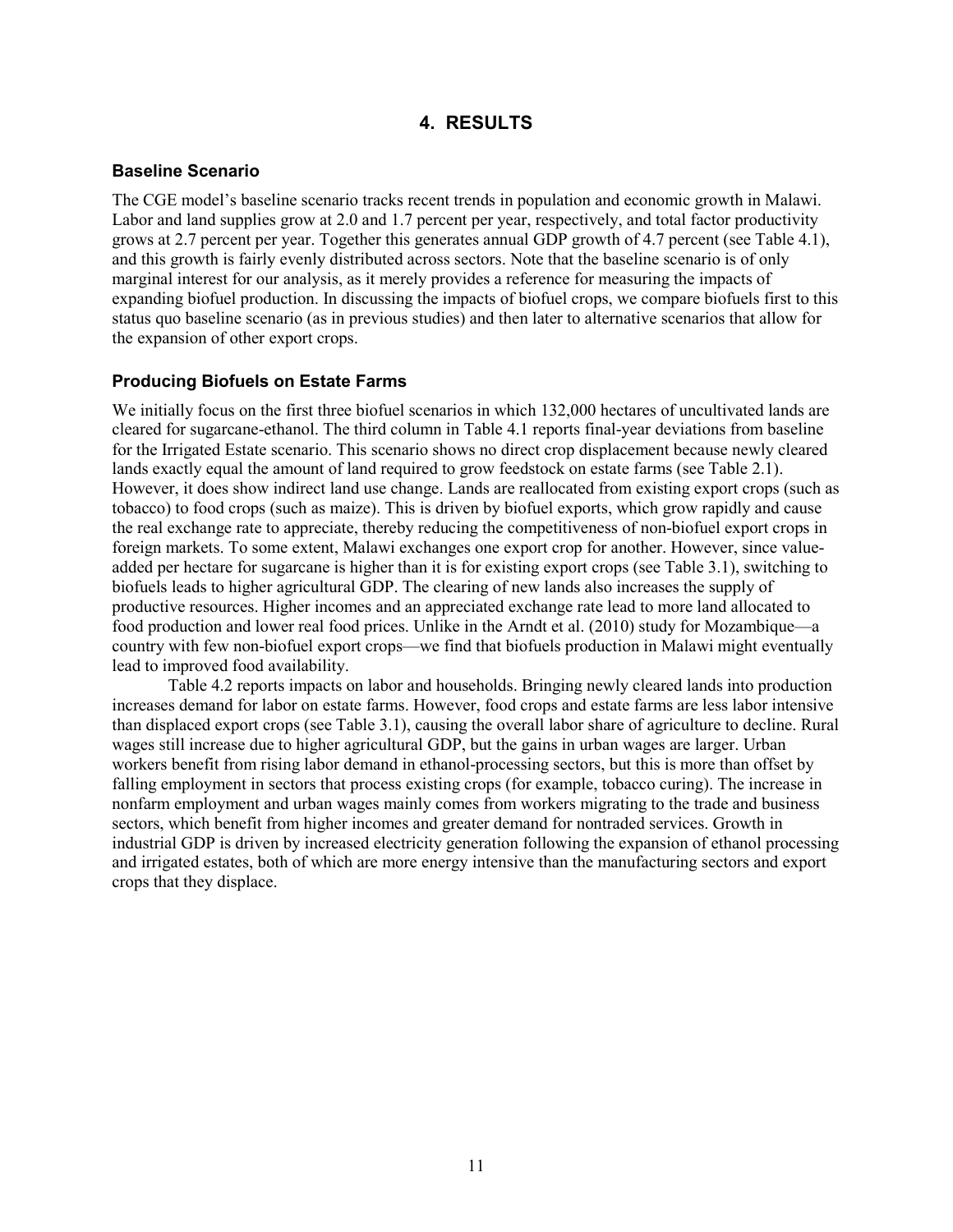|                                                      |                |                                       | Deviation from final-year baseline value (%) |                         |                                                |                      |                         |                       |
|------------------------------------------------------|----------------|---------------------------------------|----------------------------------------------|-------------------------|------------------------------------------------|----------------------|-------------------------|-----------------------|
| <b>Initial</b><br><b>Baseline growth</b><br>share or |                | Biofuel scenarios with land expansion |                                              |                         | <b>Biofuel scenarios with land constraints</b> |                      |                         |                       |
| Variable                                             | value,<br>2010 | rate or total<br>change (%)           | Irrigated<br>estates                         | Irrigated<br>outgrowers | <b>Rainfed</b><br>outgrowers                   | Irrigated<br>estates | Irrigated<br>outgrowers | Rainfed<br>outgrowers |
| Total GDP growth (%)                                 | 100.0          | 4.7                                   | 2.0                                          | 1.7                     | 0.9                                            | 1.8                  | 1.4                     | 0.7                   |
| Agriculture                                          | 32.3           | 4.6                                   | 2.9                                          | 3.1                     | 1.5                                            | 1.8                  | 2.1                     | 0.4                   |
| Food crops                                           | 16.6           | 4.5                                   | 1.9                                          | 2.9                     | $-0.4$                                         | 0.0                  | 0.9                     | $-2.7$                |
| Export crops                                         | 3.1            | 4.5                                   | 22.7                                         | 18.4                    | 20.2                                           | 21.7                 | 17.5                    | 19.5                  |
| of which non-biofuels                                | 3.1            | 4.5                                   | $-18.3$                                      | $-25.8$                 | $-29.0$                                        | $-19.3$              | $-26.7$                 | $-29.8$               |
| Other agriculture                                    | 11.2           | 4.8                                   | $-0.8$                                       | $-0.5$                  | $-0.5$                                         | $-0.7$               | $-0.3$                  | $-0.4$                |
| Industry                                             | 16.5           | 5.6                                   | 1.2                                          | $-1.0$                  | $-1.2$                                         | 1.7                  | $-0.5$                  | $-0.7$                |
| of which ethanol                                     | 0.0            | 0.0                                   |                                              |                         |                                                |                      |                         |                       |
| of which electricity                                 | 0.8            | 4.2                                   | 23.7                                         | 20.4                    | 18.1                                           | 23.8                 | 20.6                    | 18.3                  |
| <b>Services</b>                                      | 51.2           | 4.5                                   | 1.7                                          | 1.6                     | 1.3                                            | 1.8                  | 1.7                     | 1.3                   |
| Change in price indexes (%)                          |                |                                       |                                              |                         |                                                |                      |                         |                       |
| Real exchange rate                                   | 1.0            | 6.0                                   | $-2.7$                                       | $-3.4$                  | $-3.2$                                         | $-2.4$               | $-3.2$                  | $-2.8$                |
| Real food prices                                     | 1.0            | 4.0                                   | $-0.5$                                       | $-0.4$                  | 0.2                                            | $-0.3$               | $-0.1$                  | 0.6                   |
| Total cropland (1000ha)                              | 4,233          | 777                                   | 132                                          | 132                     | 132                                            | 14                   | 14                      | 14                    |
| Food crops                                           | 3,357          | 841                                   | 72                                           | 104                     | $-43$                                          | $-16$                | 13                      | $-140$                |
| Existing export crops                                | 639            | $-71$                                 | $-72$                                        | $-116$                  | $-165$                                         | $-102$               | $-143$                  | $-186$                |
| Feedstock crops                                      | 0              | 0                                     | 132                                          | 144                     | 340                                            | 132                  | 144                     | 340                   |

## **Table 4.1 Production and price impacts**

Source: Results from the Malawi CGE model.

Notes: Biofuels processing grows from a zero base, and so growth is infinite. ha = hectares.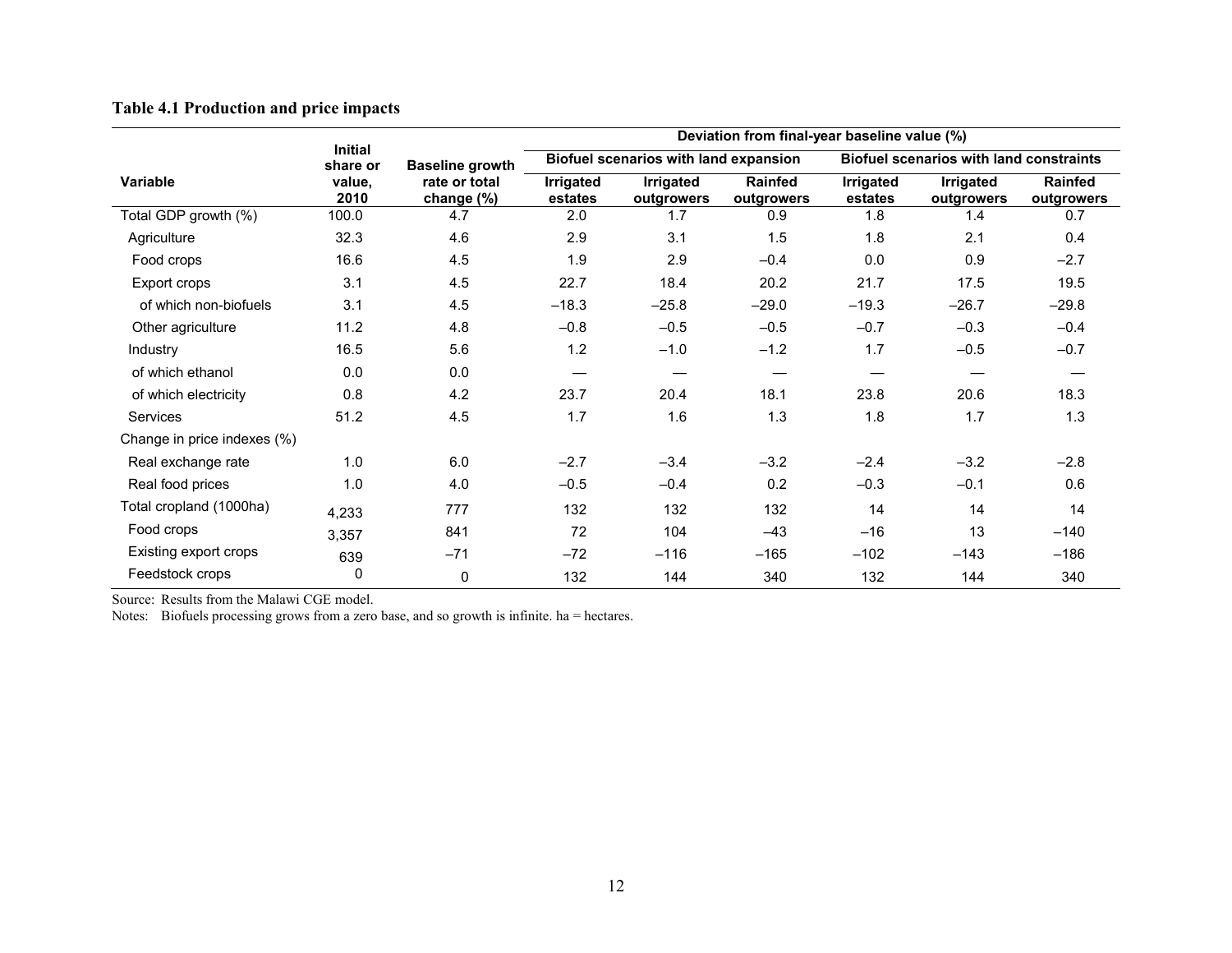## **Table 4.2 Labor and household impacts**

|                             |                   |                                                          |                             |                                       | Deviation from final year baseline value (%) |                             |                                                |                              |
|-----------------------------|-------------------|----------------------------------------------------------|-----------------------------|---------------------------------------|----------------------------------------------|-----------------------------|------------------------------------------------|------------------------------|
|                             | Initial value     | <b>Baseline</b><br>growth rate or<br>total change<br>(%) |                             | Biofuel scenarios with land expansion |                                              |                             | <b>Biofuel scenarios with land constraints</b> |                              |
| Variable                    | or share,<br>2010 |                                                          | <b>Irrigated</b><br>estates | <b>Irrigated</b><br>outgrowers        | <b>Rainfed</b><br>outgrowers                 | <b>Irrigated</b><br>estates | <b>Irrigated</b><br>outgrowers                 | <b>Rainfed</b><br>outgrowers |
| Agriculture labor share (%) | 63.5              | 64.2                                                     | $-0.9$                      | 1.0                                   | 4.4                                          | $-1.4$                      | 0.6                                            | 4.0                          |
| Real wage (%)               | 3725.7            | 2.6                                                      | 1.1                         | 1.3                                   | 1.0                                          | 0.9                         | 1.0                                            | 0.7                          |
| Rural workers               | 3,617             | 2.7                                                      | 0.7                         | 1.0                                   | 1.0                                          | 0.4                         | 0.7                                            | 0.7                          |
| Urban workers               | 3,835             | 2.6                                                      | 1.5                         | 1.6                                   | 0.9                                          | 1.3                         | 1.4                                            | 0.7                          |
| Household welfare (%)       | 425.7             | 1.6                                                      | 0.7                         | 1.3                                   | 0.6                                          | 0.4                         | 1.0                                            | 0.2                          |
| Farm households             | 330               | 1.6                                                      | 0.2                         | 1.6                                   | 0.8                                          | $-0.2$                      | 1.1                                            | 0.3                          |
| Nonfarm households          | 1,019             | 1.5                                                      | 1.5                         | 0.8                                   | 0.3                                          | 1.5                         | 0.7                                            | 0.2                          |
| Poverty headcount rate (%)  | 51.0              | 28.7                                                     | $-0.1$                      | $-2.4$                                | $-0.9$                                       | 0.8                         | $-1.4$                                         | 0.2                          |
| Farm households             | 55.9              | 32.1                                                     | $-0.1$                      | $-2.4$                                | $-1.0$                                       | 0.9                         | $-1.4$                                         | 0.1                          |
| Nonfarm households          | 20.3              | 7.8                                                      | $-2.5$                      | $-1.6$                                | 0.9                                          | $-1.3$                      | 0.0                                            | 2.1                          |

Source: Results from the Malawi CGE and microsimulation models.

Notes: Welfare is measured using real consumption expenditure; the initial value is average per capita US\$ expenditure. Poverty headcount rate is the share of the population with per capita expenditures below the national poverty line.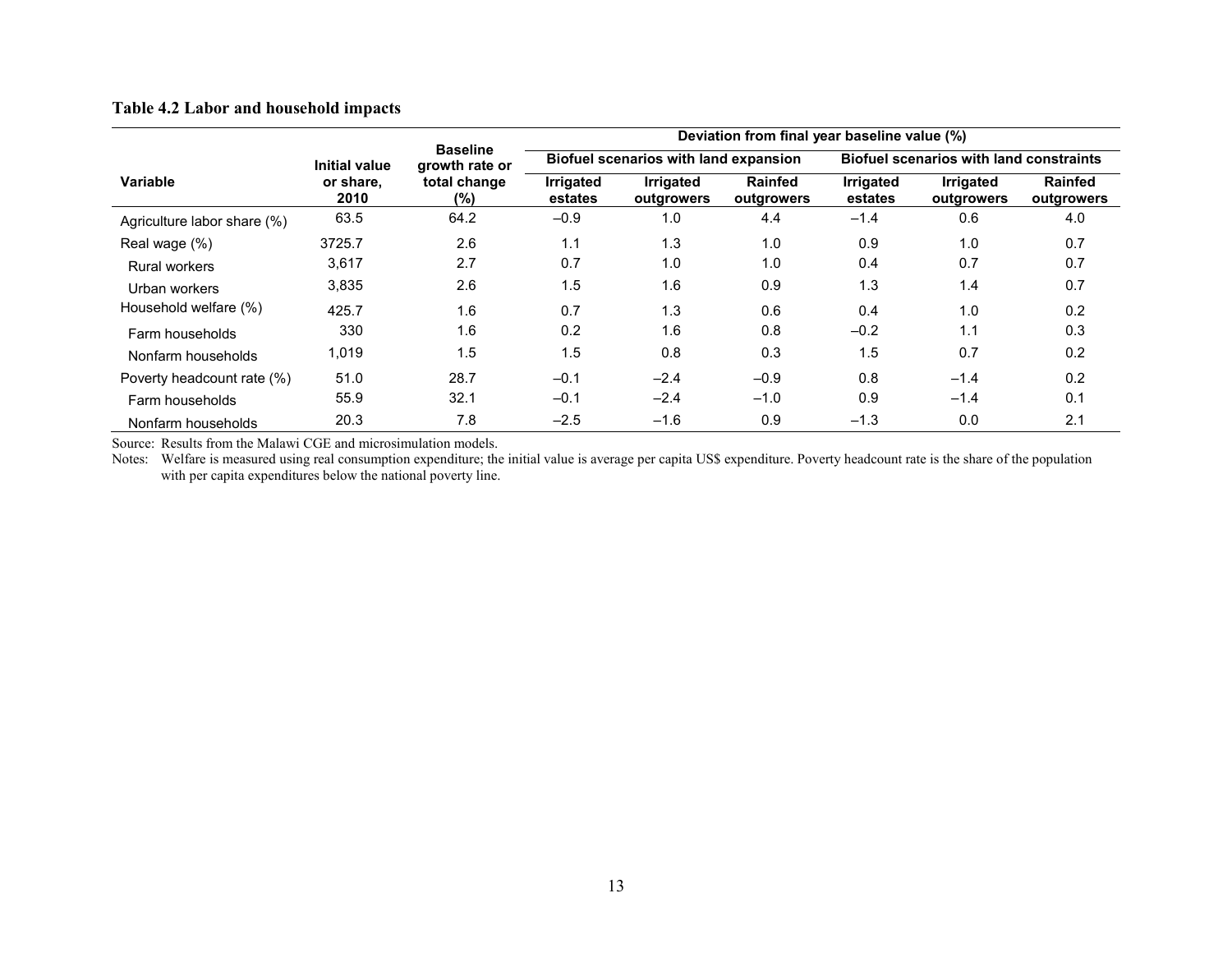Ultimately, national GDP is 2 percent higher in the Irrigated Estate scenario than in the baseline. This positive growth effect from biofuels is driven by (1) an increase in the level of productive resources in the economy, that is, from newly cleared lands and additional foreign capital; (2) higher value-added per worker and per hectare of cropland in the biofuel sectors; and (3) positive spillover or growth linkage effects, for example, incomes from biofuels generating demand for all goods and services. Realizing these medium-term economic gains will impose adjustment costs on the economy, particularly on producers of existing crops and workers in downstream agroprocessing. It may also require additional public investments in the electricity sector, the cost of which is only partially internalized in our model.

The household welfare and distributional effects of producing biofuels on estate farms are less promising than the macroeconomic results would suggest. Household welfare does not increase by as much as GDP, because the profits from biofuels production are repatriated. Smallholders do not benefit by as much as nonfarm households. This is because smallholders previously produced export crops, like tobacco, but these were displaced by sugarcane grown in estates. Smallholders find themselves growing more food crops and relying more on wages from estate farms, both of which generate less income than the displaced export crops (see Table 3.1). In contrast, nonfarm households benefit from lower food prices, higher urban wages, and cheaper imports. The reduction in the urban poverty rate (by 2.5 percentage points) is therefore larger than the reduction in rural poverty (by only 0.1 percentage points). Producing biofuels on estate farms reduces poverty and improves food availability, but the benefits for the rural poor are fairly modest.

## **Using Outgrower Schemes**

Smallholders achieve lower yields and require more land to meet the biofuel production target (see Table 2.1). The fourth column of Table 4.1 reports results for the Irrigated Outgrower scenario. Producing sugarcane feedstock now requires 144,000 hectares, but we still allow only 132,000 hectares of new lands to be cleared. This means that biofuels directly displace existing crops. As in the previous scenario, the real appreciation caused by biofuel exports directs all of the displacement onto existing export crops. In fact, the land allocated to food crops increases. The appreciation is larger in the Irrigated Estate scenario, because more of the on-farm profits from growing sugarcane via outgrower schemes remain with smallholders rather than being repatriated to foreign investors. Higher smallholder incomes also generate greater demand for products that smallholders consume more intensively, such as food. The reallocation of land from existing export crops to food crops is therefore larger in this scenario. Higher demand for food also means that real food prices fall by less than in the previous scenario even though the increase in food production is now larger.

The large decline in existing export crops in this scenario leads to larger job losses in downstream processing. This more than offsets the expansion in ethanol processing, leading to lower manufacturing GDP and employment. However, smallholder farming is more labor intensive than estate farming (see Table 2.1), and therefore, using outgrower schemes increases labor requirements in agriculture. Overall, the employment share in agriculture rises in the Irrigated Outgrower scenario and is matched by higher agricultural GDP growth (see Table 4.2). Gains in national GDP are smaller in this scenario due to declining industrial GDP. Faster agricultural growth is coupled with larger improvements in household welfare. Outgrower schemes mean that more benefits from producing biofuels accrue to smallholders. Rural rather than urban households now experience the largest gains in welfare and poverty reduction.

## *Relying on Rainfed Production*

In the Irrigated Outgrower scenario we assumed that foreign investors provided irrigation infrastructure and that smallholders in the outgrower scheme repaid investors over a 10-year period. This explains why irrigated smallholder farms require foreign capital (see Table 2.1). We now consider the implications of producing sugarcane using smallholder farmers who do not have access to irrigation. Since there is no irrigation, smallholders no longer use foreign capital and do not have to repay investors. However, without irrigation, smallholders achieve much lower yields and require 340,000 hectares of land to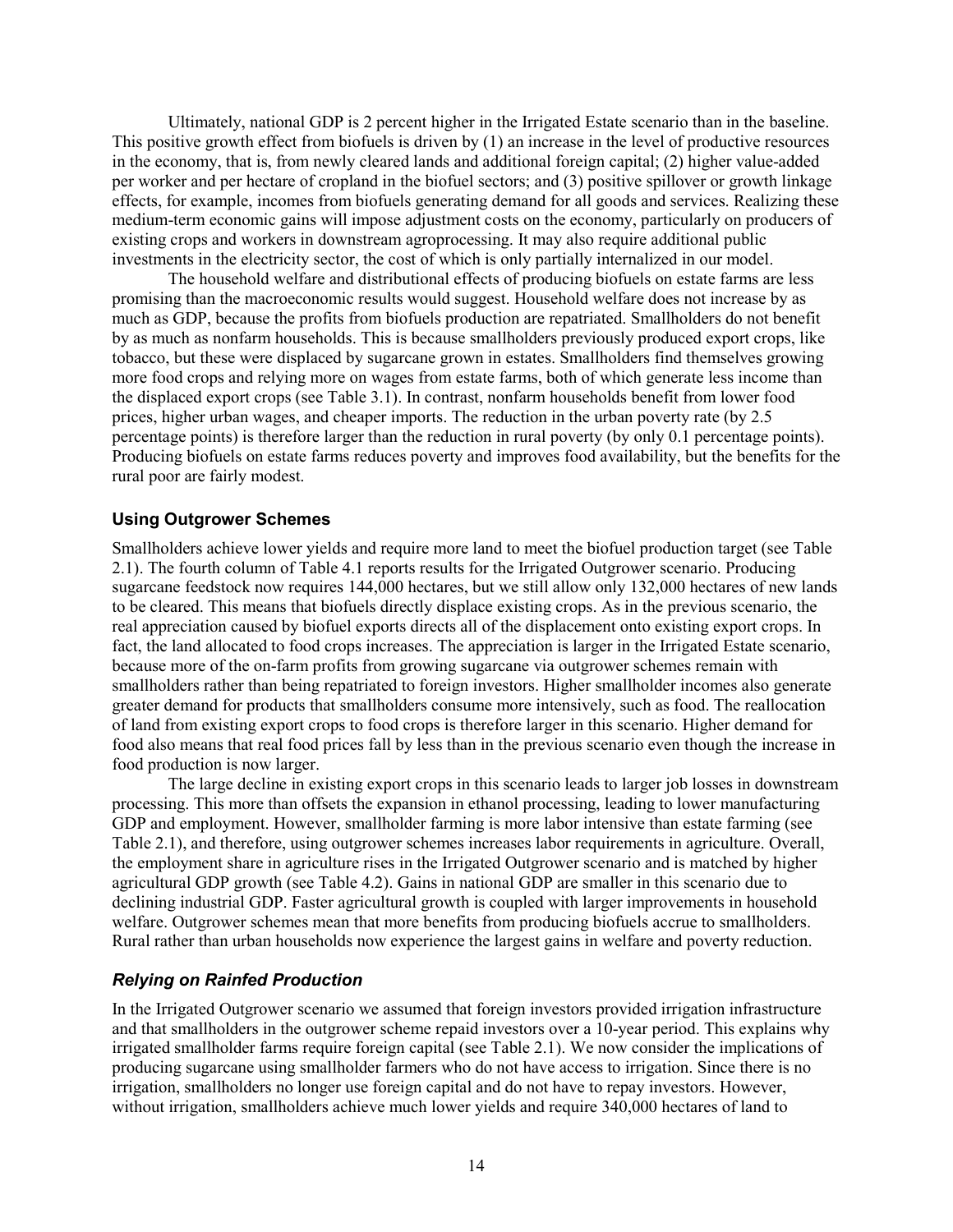achieve the ethanol production target. Again, we assume that only 132,000 hectares of new lands can be cleared.

Results are shown in the fifth column of Table 4.1. The level of crop displacement caused by biofuels is sufficiently large such that there is now a decline in the lands allocated to *both* existing export and food crops, although impacts on the former are still more pronounced. Declining food production leads to higher real food prices. A positive effect on national GDP is still seen, but this is now smaller than before because land and labor productivity gains are more modest. For example, value-added per hectare of sugarcane in the Rainfed Outgrower scenario is US\$430, which is much lower than the US\$907 in the Irrigated Outgrower scenario (see Table 3.1). This explains the smaller increase in agricultural GDP. Again, industrial GDP falls slightly because of a contraction in downstream agroprocessing.

Rainfed sugarcane has a higher labor-to-land ratio than existing crops (see Table 3.1), and so reallocating land leads to a higher average labor intensity for agriculture as a whole. The share of employment in agriculture increases substantially by 4.4 percentage points in the Rainfed Outgrower scenario. Higher agricultural labor demand helps maintain rural wage growth despite slower agricultural GDP growth. Slower nonagricultural growth, on the other hand, means slower urban wage growth. Household welfare still improves for both rural and urban households, but the gains are smaller than under the Irrigated Smallholder scenario. Urban poverty rates rise because of higher real food prices.

The results from the first three scenarios suggest that biofuels can generate economic growth and reduce poverty. This can be achieved without jeopardizing food security only if feedstock is grown on irrigated lands. Finally, the choice between irrigated estate farms or irrigated outgrower schemes involves a clear trade-off between maximizing national growth or poverty outcomes.

#### **Environmental Impacts and Trade-offs**

Table 4.3 reports the estimated GHG emissions and crop water use associated with the three biofuel scenarios discussed above. The final line in the table shows the amount of water used to grow sugarcane per liter of ethanol produced. Water use is much higher under irrigation. Even assuming a high irrigation efficiency rate of 50 percent, irrigated smallholder cultivation uses almost twice as much water as rainfed sugarcane (3,387 versus 1,720 liters). Rainfed agriculture is most efficient in its water use, but it achieves lower yields and uses more land.

|                                                                           | <b>Biofuel scenarios with</b><br>land expansion |            |                |           | <b>Biofuel scenarios with</b><br>land constraints |                |
|---------------------------------------------------------------------------|-------------------------------------------------|------------|----------------|-----------|---------------------------------------------------|----------------|
| <b>Variable</b>                                                           | <b>Irrigated</b>                                | Irrigated  | <b>Rainfed</b> | Irrigated | Irrigated                                         | <b>Rainfed</b> |
|                                                                           | estates                                         | outgrowers | outgrowers     | estates   | outgrowers                                        | outgrowers     |
| Greenhouse gas emissions embodied within ethanol (kgCO2eq/l/yr)           |                                                 |            |                |           |                                                   |                |
| After 1 year                                                              | 2.61                                            | 2.62       | 2.31           | 1.42      | 1.46                                              | 1.00           |
| After 10 years                                                            | 1.81                                            | 1.82       | 1.52           | 1.34      | 1.37                                              | 0.91           |
| After 20 years                                                            | 1.77                                            | 1.78       | 1.47           | 1.33      | 1.37                                              | 0.91           |
| Decomposition of greenhouse gas emissions after first year (kgCO2eq/l/yr) |                                                 |            |                |           |                                                   |                |
| Clearing lands                                                            | 1.70                                            | 1.70       | 1.70           | 0.18      | 0.18                                              | 0.18           |
| Displacing crops                                                          | 0.00                                            | 0.04       | 0.57           | 0.34      | 0.40                                              | 0.78           |
| Growing feedstock                                                         | $-0.24$                                         | $-0.27$    | $-1.11$        | $-0.24$   | $-0.27$                                           | $-1.11$        |
| Processing feedstock                                                      | 1.15                                            | 1.15       | 1.15           | 1.15      | 1.15                                              | 1.15           |
| Crop water use (million $m^3$ )                                           |                                                 |            |                |           |                                                   |                |
| Total crop water use                                                      | 1,435                                           | 1,435      | 1,423          | 1.407     | 1.407                                             | 1,395          |
| of which feedstock                                                        | 135                                             | 137        | 172            | 135       | 137                                               | 172            |
| Change from baseline                                                      | 137                                             | 136        | 125            | 109       | 109                                               | 97             |
| Crop water embodied<br>within ethanol (liters/liter)                      | 3,198                                           | 3,387      | 1,720          | 3,198     | 3,387                                             | 1,720          |

#### **Table 4.3 Emissions and water use**

Source: Results from the Malawi CGE and crop models.

Notes: Greenhouse gas emissions are measured by tons of  $CO<sub>2</sub>$  equivalent per liter of ethanol per year. kgCO<sub>2</sub>eq/l/yr = kilograms of carbon dioxide equivalent per liter per year;  $m<sup>3</sup> =$  cubic meters.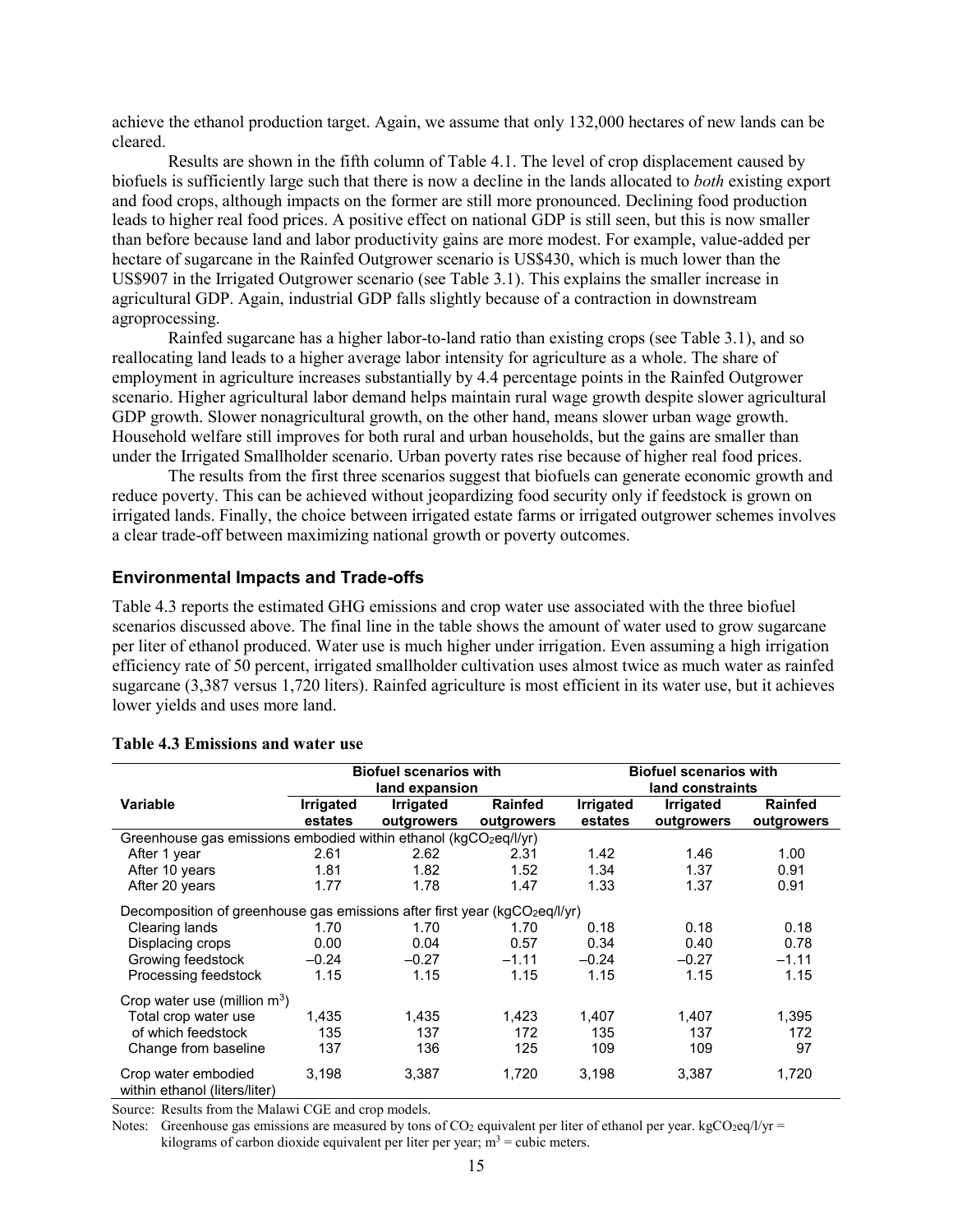Our estimated water requirements are fairly high. Gerbens-Leenes and Hoekstra (2009) estimated that Brazil, as the world's largest ethanol producer, uses 2,500 liters of water per liter of ethanol. These authors included polluted gray water from fertilizers, whereas we consider only crop and irrigation water. Malawi's actual water use may therefore be higher than our estimates. In total, we find that 2 billion cubic meters of water is needed per year to produce 1 billion liters of ethanol. This appears to be small relative to the 8.4 trillion cubic meters of water in Lake Malawi. However, local impacts on small watersheds can be significant. The effects on water levels in Lake Malawi and the Shire River would need to be determined by hydrological water basin models.

Table 4.3 reports changes in total water used by crops in Malawi relative to the baseline. This includes total crop evapotranspiration, but not the water lost through inefficient irrigation. Rainfed sugarcane uses more water than irrigated sugarcane, that is, 172 and 137 million cubic meters, respectively. This is because, even though rainfed sugarcane uses less water per hectare, it also uses more land. Rainfed sugarcane therefore displaces more crops with lower water needs (see Table 3.1), thus driving up total evapotranspiration. Overall, sugarcane-ethanol expansion in our simulations increases the water intensity of Malawian agriculture by almost 10 percent, irrespective of which biofuel production technology is used, although land area increases by only 2.6 percent.

We now consider emissions from land use change. In the three biofuel scenarios discussed above, we assumed that 132,000 hectares of land are cleared to grow sugarcane. Table 4.3 indicates that most of the emissions per liter of ethanol are from the once-off clearing of grasslands. Over time, these emissions are spread over a larger volume of ethanol until eventually the emissions per liter are essentially only those from cultivating sugarcane, for example, from the fossil fuels used for fertilizer, irrigation, and transport. The reported emissions are therefore higher in the first year of ethanol production and lower after 10 years.

Processing ethanol in Malawi generates  $1.15 \text{ tCO}_2$ eq/l, which is close to the EU's 2018 threshold of 1.17 kgCO2eq/l. Emissions from growing feedstock therefore have to be extremely low for Malawi to export to EU markets. Our results indicate that clearing 132,000 hectares of grassland generates 1.70 kgCO2eq/l in the first year of ethanol production. Although sugarcane is a carbon sink, it cannot offset the emissions from land clearing, especially if sugarcane is grown on irrigated lands with inputs that directly or indirectly use fossil fuels. Even after 20 years, emissions in the Rainfed Outgrower scenario are still  $1.47$  tCO<sub>2</sub>eq/l.

The potential for Malawian biofuels to help mitigate climate change is hampered by the high carbon debt from land clearing and the emissions from ethanol processing. The latter should be kept in mind when building new processing plants. Dunkelberg, Finkbeiner, and Hirschl (2014) find that if ethanol plants in Malawi switch from coal to energy produced by crop residues, then the processing emissions become almost negligible. While this would require investments in more sophisticated technologies, it would improve Malawi's chances of meeting the EU's targets.

#### **Imposing Stricter Land Constraints**

The previous scenarios assumed that 132,000 hectares of land are cleared for sugarcane. This may not accurately reflect Malawi's land constraints and so exaggerates growth and welfare gains. This section assumes that only 14,000 hectares of land suitable for sugarcane is cleared. This is consistent with land suitability estimates from Kassam et al. (2012) but is more conservative than DOI (2015) or Watson (2011). The final three columns in Table 4.1 report results for biofuel production under land constraints. Each scenario should be compared with the corresponding scenario that allowed for more land expansion.

We still produce the same targeted level of ethanol as in earlier scenarios. However, stricter land constraints mean greater displacement of existing crops, particularly for export crops. However, the land allocated to food crops now declines in the Irrigated Estate scenario and is much smaller in the Irrigated Outgrower scenario. Falling food production means higher real food prices. This is clearest in the Rainfed Outgrower scenario, where almost all export crops are displaced and there is a large reduction in lands for food crops.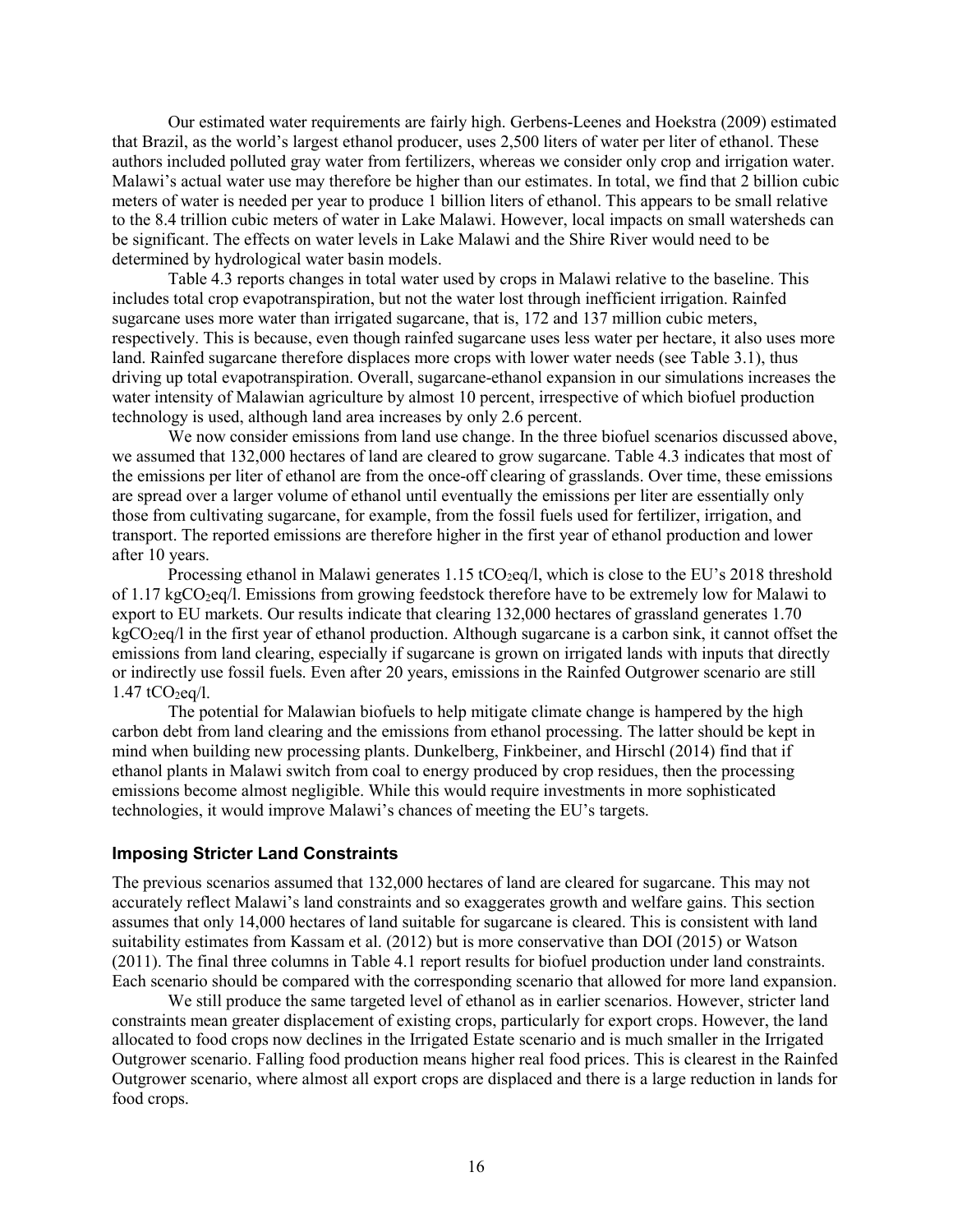Average value-added per hectare still rises in the biofuel scenarios due to the higher land productivity of sugarcane relative to existing crops. However, the gains in agricultural GDP are smaller because less new land is added to productive resources. Less land also means smaller increases in demand for farm labor, and so the share of agricultural employment does not increase by as much (see Table 4.2). Slower growth in labor demand means smaller wage increases and welfare improvements. The Irrigated Outgrower scenario generates the largest welfare gains for poorer households. In contrast, poverty in the Rainfed Outgrower scenario actually increases due to higher food prices and smaller land productivity and wage gains. The economic trade-offs between production technologies are starker with stricter land constraints.

Emissions per liter of ethanol are much lower when there is less land clearing (see Table 4.3). After 10 years, emissions in the Rainfed Outgrower scenario are only 0.91 tCO<sub>2</sub>eq/l, which is well below the EU's target of 1.17 tCO<sub>2</sub>eq/l. However, rainfed production is not an attractive option given its adverse effects on food production and poverty. The Irrigated Outgrower scenario is preferable from a development perspective, but even after 10 years, its emissions per liter of ethanol exceed the EU target.

Feedstock water use per liter of ethanol is unchanged in the land-constrained scenarios. However, total crop water use declines slightly because of the greater displacement of existing crops. If incremental water use from producing biofuels is used to measure biofuels' water content (that is, if we deduct displaced crop water use), then additional water use resulting from producing biofuels is 20 percent lower than in the previous scenarios (for example,  $109/136 = 0.80$  for the Irrigated Outgrower scenarios). Yet even with this more lenient measurement, water use of ethanol in Malawi still exceeds that in Brazil. Overall, our analysis suggests that *both* development and environmental objectives could be achieved if Malawi reduces its emissions from ethanol processing and if no quantitative restrictions on water use are added to the EU's sustainability criteria.

#### **Biofuels versus Other Export Crops**

So far we have followed the approach of previous studies by comparing expanded biofuel production to a status quo baseline. Yet Malawi's export strategy (MIT 2012) suggests that if croplands are not used to grow sugarcane for ethanol, they might be used to grow other export crops. A more appropriate counterfactual would consider these opportunity costs. We consider two alternative export crops: tobacco and soybeans. Tobacco is a well-established smallholder crop with strong downstream linkages to agroprocessing. Soybean is a new crop identified in the export strategy. In our new counterfactuals, we assume that additional tobacco and soybean production uses technologies that already exist in Malawi (see Table 3.1). However, as with biofuels, increased tobacco and soybean production is financed by foreign capital, and all profits are repatriated. We simulate a 144,000 hectare expansion in cropland devoted to outgrower tobacco or soybeans and allow for 14,000 hectares of newly cleared lands. Our new counterfactuals can therefore be compared directly with the Irrigated Outgrower scenario.

Table 4.4 reports results for the Tobacco and Soybean scenarios alongside results from the Irrigated Outgrower scenario. Agricultural exports increase in all three scenarios, but food production falls in the Tobacco and Soybean scenarios (relative to the baseline). Tobacco and soybeans have high labor-to-land ratios (see Table 3.1), and so expanding their cropland area draws labor away from food crops. Share of total agricultural employment in the Tobacco and Soybeans scenarios increases by 5.6 and 4.6 percentage points, respectively, compared with a 1 percentage point increase in the Irrigated Outgrower scenario. The results demonstrate how both land and labor displacement are important in determining impacts on food production.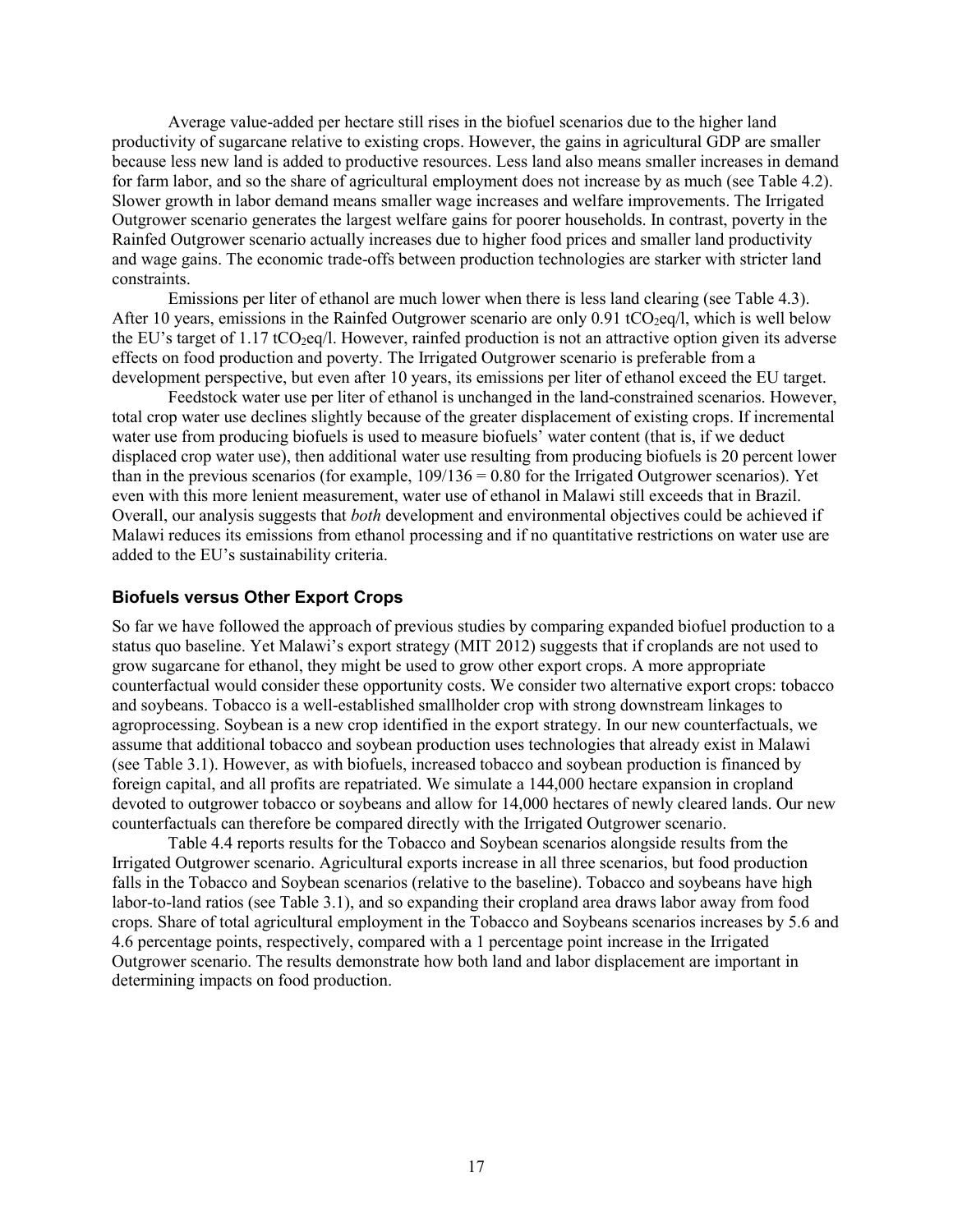|  |  |  |  | Table 4.4 Comparing biofuels to tobacco and soybean |
|--|--|--|--|-----------------------------------------------------|
|--|--|--|--|-----------------------------------------------------|

|                                                      | Deviation from final year baseline value (%) |                |                |  |  |  |  |
|------------------------------------------------------|----------------------------------------------|----------------|----------------|--|--|--|--|
| <b>Variable</b>                                      | Irrigated                                    | <b>Rainfed</b> | <b>Rainfed</b> |  |  |  |  |
|                                                      | sugarcane                                    | tobacco        | soybean        |  |  |  |  |
|                                                      | outgrowers                                   | outgrowers     | outgrowers     |  |  |  |  |
| Total cropland (1000ha)                              | 5,024                                        | 5,024          | 5,024          |  |  |  |  |
| of which cleared lands                               | 14                                           | 14             | 14             |  |  |  |  |
| Total GDP growth (%)                                 | 1.4                                          | 0.4            | 0.0            |  |  |  |  |
| Agriculture                                          | 2.1                                          | 1.2            | 0.5            |  |  |  |  |
| Food crops                                           | 0.9                                          | $-0.7$         | $-1.3$         |  |  |  |  |
| Export crops                                         | 17.5                                         | 17.1           | 12.2           |  |  |  |  |
| Industry                                             | $-0.5$                                       | 0.7            | 0.7            |  |  |  |  |
| <b>Services</b>                                      | 1.7                                          | $-0.2$         | $-0.5$         |  |  |  |  |
| Change in price indexes (%)                          |                                              |                |                |  |  |  |  |
| Real exchange rate                                   | $-3.2$                                       | $-1.0$         | $-0.3$         |  |  |  |  |
| Real food prices                                     | $-0.1$                                       | 0.5            | 0.5            |  |  |  |  |
| Household welfare (%)                                | 1.0                                          | 0.2            | $-0.1$         |  |  |  |  |
| Farm households                                      | 1.1                                          | 0.4            | 0.1            |  |  |  |  |
| Nonfarm households                                   | 0.7                                          | $-0.4$         | $-0.4$         |  |  |  |  |
| Poverty headcount rate (%)                           | $-1.4$                                       | $-1.1$         | $-0.4$         |  |  |  |  |
| Farm households                                      | $-1.4$                                       | $-1.2$         | $-0.4$         |  |  |  |  |
| Nonfarm households                                   | 0.0                                          | 0.3            | 0.3            |  |  |  |  |
| Total crop water use (million $m^3$ )                | 1,407                                        | 1,333          | 1,377          |  |  |  |  |
| Emissions from feedstock production ( $tCO_2$ eq/yr) |                                              |                |                |  |  |  |  |
| Per ha after 10 years                                | 1.6                                          | 1.7            | 0.7            |  |  |  |  |
| Per additional US\$ GDP                              | 1.6                                          | 6.4            | 34.0           |  |  |  |  |

Source: Results from the Malawi CGE and microsimulation models.

Notes: Welfare is measured using real consumption expenditure; the initial value is average per capita US\$ expenditure. Poverty headcount rate is the share of the population with per capita expenditures below the national poverty line. ha = hectares;  $m^3$  = cubic meters; tCO<sub>2</sub>eq/yr = tons of carbon dioxide equivalent per year.

Tobacco and soybeans generate less value-added per hectare than sugarcane, and so agricultural GDP gains are smaller. All three crops create downstream jobs, but tobacco and soybean processing are more labor intensive. The rising labor intensity of agriculture and the creation of more industrial jobs means that fewer workers migrate to the service sectors. Total GDP is unchanged in the Soybeans scenario because of this crop's low land productivity. Agricultural gains are exactly offset by nonagricultural losses. Tobacco production expands total GDP, but these gains are smaller than in the sugarcane scenario. Changes in household welfare mirror the changes in total GDP. Farm household poverty declines in both the Tobacco and Soybean scenarios, reflecting the importance of these crops for poorer smallholders in Malawi. However, total welfare gains and poverty reduction are considerably larger in the Irrigated Outgrower scenario. Biofuels production therefore leads to better economic outcomes than production of the two alternative export crops.

Finally, we compare environmental impacts. Total crop water use in Malawi increases in the Tobacco and Soybean scenarios because these crops use more water per hectare than the crops they displace. Sugarcane-ethanol is, however, even more water intensive than tobacco or soybeans. This justifies some of the concerns raised about the pressure that producing biofuels places on water resources. That being said, the emissions per hectare of sugarcane is lower than the emissions from tobacco. The emissions of sugarcane per dollar of crop GDP are lower than those of tobacco or soybeans. [4](#page-23-0) All three crops generate net positive emissions. However, the greater biomass of sugarcane means that it is a larger carbon sink than the two alternative crops, even though sugarcane is irrigated and uses more fertilizers.

<span id="page-23-0"></span><sup>&</sup>lt;sup>4</sup> Emissions are from crops cultivation only and exclude possible processing emissions. Estimates suggest that emissions from tobacco curing are higher than those of ethanol processing. No estimates were available for soybeans.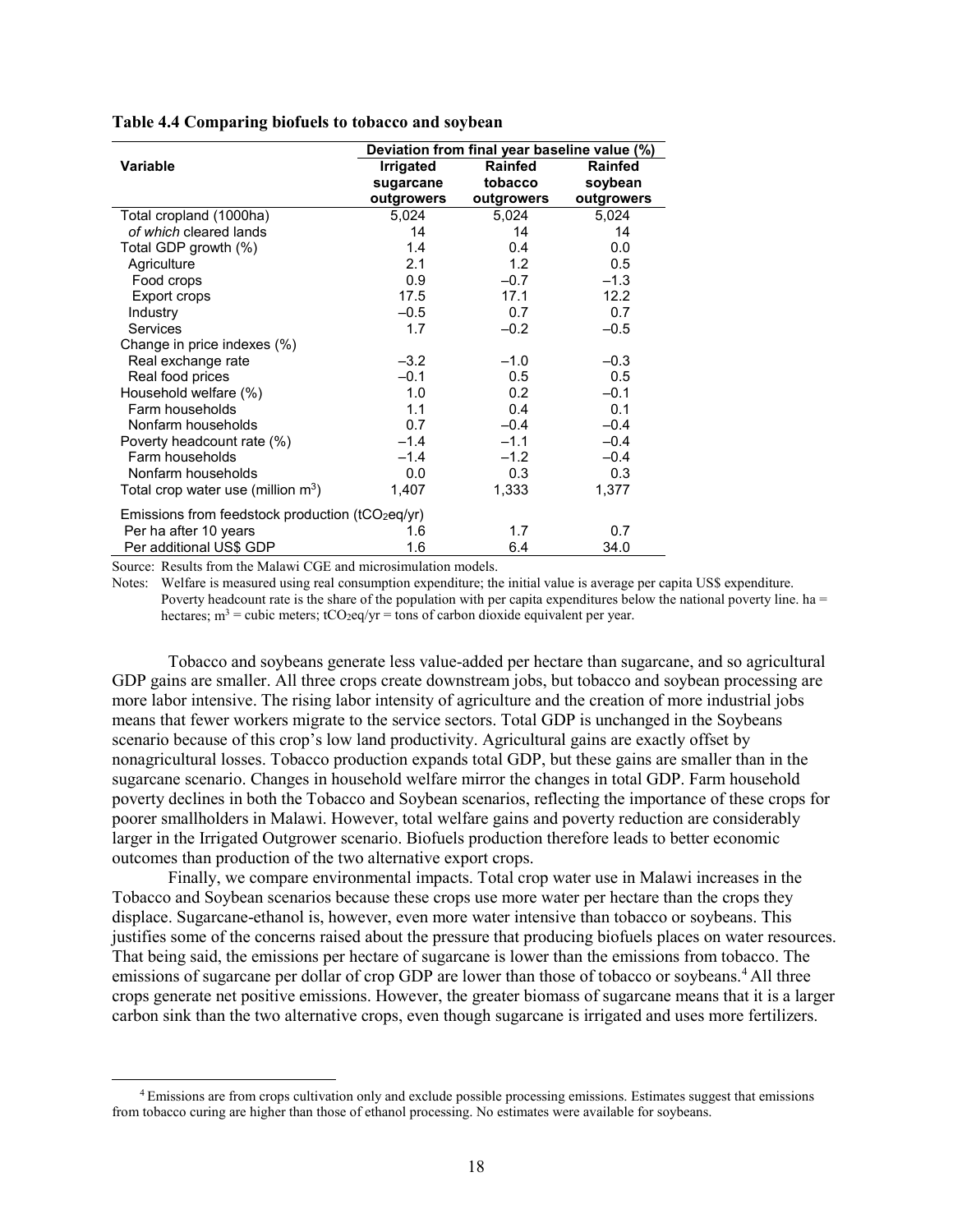#### **5. CONCLUSION**

We used an integrated modeling framework to jointly assess the economic and environmental effects of producing biofuels in Malawi. We find that sugarcane production on large-scale estate farms has the largest positive effect on economic growth. However, irrigated outgrower schemes are more effective at reducing poverty. Smallholders in Malawi that use irrigation achieve sugarcane yields that are similar to those on estate farms, and so the level of GHG emissions per liter of ethanol is similar across these two irrigated farming systems. Reliance on rainfed cropping systems leads to far less favorable food security and poverty outcomes, although it does generate lower GHG emissions. Each farming system has clear trade-offs. Nevertheless, we conclude that irrigated smallholder outgrower schemes operating on existing croplands are the preferred means of producing biofuels in Malawi.

More generally, we conclude that concerns about the impacts of biofuels on climate change and food security are warranted. Producing biofuels in Malawi increases crop water use and GHG emissions. However, similar concerns can also be raised about other export crops. Our analysis for Malawi suggests that growing sugarcane generally leads to better economic outcomes and fewer GHG emissions than tobacco or soybeans—two crops that feature prominently alongside biofuels in Malawi's new export strategy. The EU's sustainability criteria are correct in seeking to raise the bar on the environmental standards that must be met by biofuel producers. Our study suggests that there should also be a level playing field that applies similar standards to alternative exports from low-income countries like Malawi.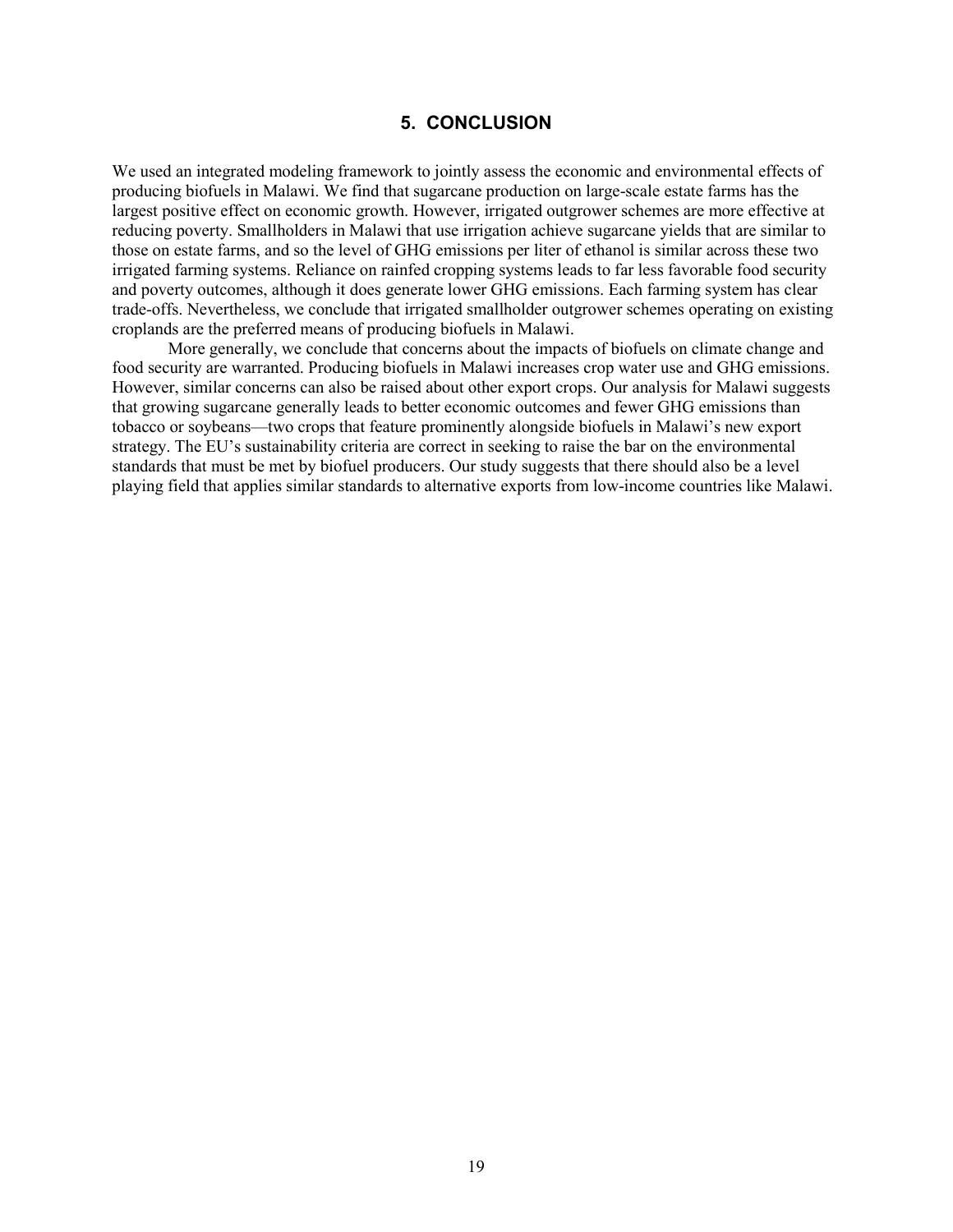#### **REFERENCES**

- Allen, R. G., L. S. Pereira, D. Raes, and M. Smith. 1998. *Crop Evapotranspiration: Guidelines for Computing Crop Water Requirements*. Irrigation and Drainage paper 56. Rome: Food and Agriculture Organization of the United Nations.
- Arndt, C., R. Benfica, F. Tarv, J. Thurlow, and R. Uaiene. 2010. "Biofuels, Poverty, and Growth: A Computable General Equilibrium Analysis of Mozambique." *Environmental and Development Economics* 15: 81–105.
- Arndt, C., K. Pauw, and J. Thurlow. 2012. "Biofuels and Economic Development: A Computable General Equilibrium Analysis for Tanzania." *Energy Economics* 34 (6): 1922–1930.
- Berndes, G. 2002. "Bioenergy and Water: The Implications of Large-Scale Bioenergy Production for Water Use and Supply." *Global Environmental Change* 12: 253–271.
- Bernoux, M., M. Tinlot, L. Bockel, G. Branca, and A. Gentien. 2011. *EX-Ante Carbon-balance Tool (EX-ACT): Technical Guidelines for Version 3, Easypol Module 101*. Rome: Food and Agriculture Organization of the United Nations.
- Brouwer, C., K. Prins, and M. Heilbloem. 1989. "Irrigation Scheduling." *Irrigation Water Management Training Manual No. 4*. Rome: Food and Agriculture Organization of the United Nations.
- De Fraiture, C., M. Giordano, and Y. Liao. 2008. "Biofuels and Implications for Agricultural Water Use: Blue Impacts of Green Energy." *Water Policy* 10 (S1): 67–81.
- Diao, X., and J. Thurlow. 2012. "A Recursive Dynamic Computable General Equilibrium Model." In *Strategies and Priorities for African Agriculture: Economywide Perspectives from Country Studies*, edited by X. Diao, J. Thurlow, S. Benin, and S. Fan, 17–50. Washington, DC: International Food Policy Research Institute.
- DOI (Department of Irrigation). 2015. *National Irrigation Master Plan and Investment Framework: Main Report for Republic of Malawi*. Lilongwe, Malawi: Ministry of Water Development and Irrigation.
- Doorenbos, J., and A. H. Kassam. 1979. *Yield Response to Water*. Irrigation and Drainage Paper 33. Rome: Food and Agriculture Organization of the United Nations.
- Dunkelberg, E., M. Finkbeiner, and B. Hirschl. 2014. "Sugarcane Ethanol Production in Malawi : Measures to Optimize the Carbon Footprint and to Avoid Indirect Emissions." *Biomass and Bioenergy* 71: 37–45.
- EC (European Commission). 2010. "Communication from the Commission on the Practical Implementation of the EU Biofuels and Bioliquids Sustainability Scheme and on Counting Rules for Biofuels." *Official Journal of the European Union* C160: 8–16.
- Ewing, M., and S. Msangi. 2009. "Biofuels Production in Developing Countries: Assessing Tradeoffs in Welfare and Food Security." *Environmental Science and Policy* 12: 520–528.
- Fargione, F., J. Hill, D. Tilman, S. Polasky, and P. Hawthorne. 2008. "Land Clearing and the Biofuel Carbon Debt." *Science* 319: 1235–1238.
- Gerbens-Leenes, P. W., and A. Y. Hoekstra. 2009. *The Water Footprint of Sweeteners and Bio-Ethanol from Sugar Cane, Sugar Beet and Maize*. Value of Water Research Report Series No. 38. Delft, the Netherlands: UNESCO-IHE Institute for Water Education.
- Hanson, R. L. 1991. "Evapotranspiration and Droughts." In *National Water Summary 1988–89: Hydrologic Events and Floods and Droughts*, compiled by R. W. Paulson, E. B. Chase, R. S. Roberts, and D. W. Moody, 99– 104. U.S. Geological Survey Water-Supply Paper 2375. Washington DC: U.S. Government Printing Office.
- Herrmann, R., and U. Grote. 2015. "Large-scale Agro-Industrial Investments and Rural Poverty: Evidence from Sugarcane in Malawi." *Journal of African Economies* 24 (5): 645–676.
- IPCC (International Panel on Climate Change). 2006. 2006 IPCC Guidelines for National Greenhouse Gas Inventories, Prepared by the National Greenhouse Gas Inventories Programme. Kanagawa, Japan: Institute for Global Environmental Strategies.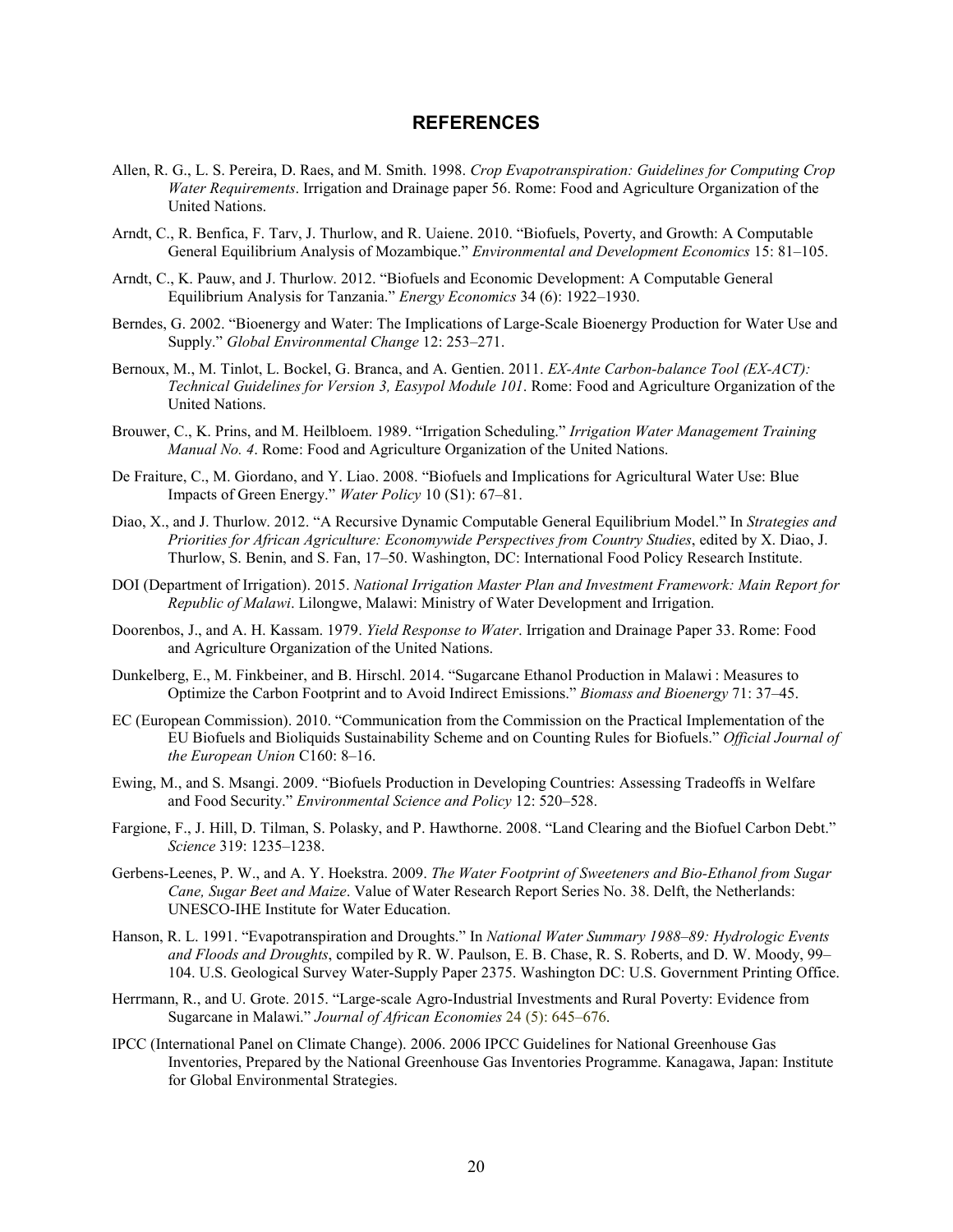- Kassam, A., N. Lutaladio, T. Friedrich, E. Kueneman, M. Salvatore, M. Bloise, and J. Tschirley. 2012. "Natural Resource Assessment for Crop and Land Suitability: An Application for Selected Bioenergy Crops in Southern Africa Region." *Integrated Crop Management*, Vol. 14. Rome: Food and Agriculture Organization of the United Nations.
- MIT (Ministry of Industry and Trade). 2012. *National Export Strategy (NES) 2013–2018*, Volume 2, Annexes 1–5. Lilongwe, Malawi.
- Msangi, S., and M. Evans. 2013. "Biofuels and Developing Economies: Is the Timing Right?" *Agricultural Economics* 44 (4–5): 501–510.
- Negash, M., and J. F. M. Swinnen. 2013. "Biofuels and Food Security: Micro-evidence from Ethiopia." *Energy Policy* 61: 963–976.
- NSO (National Statistical Office). 2012. Integrated Household Survey 2010/2011. Lilongwe, Malawi.
- ———. 2014. Annual Economic Survey Report 2010–2011. Zomba, Malawi.
- Pauw, K., J. Thurlow, M. Bachu, and D. van Seventer. 2011. "The Economic Costs of Extreme Weather Events: A Hydrometeorological CGE Analysis for Malawi." *Environment and Development Economics* 16: 177–198.
- Pauw, K., F. Schuenemann, and J. Thurlow. 2015. A 2010 Social Accounting Matrix for Malawi. Washington, DC: International Food Policy Research Institute.
- Quintero, J. A., C. A. Cardona, E. Felix, J. Moncada, O. J. Sánchez, and L. F. Gutiérrez. 2012. "Techno-economic Analysis of Bioethanol Production in Africa: Tanzania Case." *Energy* 48 (1): 442–454.
- Rosegrant, M. W., and the IMPACT Development Team. 2012. *International Model for Policy Analysis of Agricultural Commodities and Trade (IMPACT): Model Description*. Washington, DC: International Food Policy Research Institute.
- Rosegrant, M. W., T. Zhu, S. Msangi, and T. Sulser. 2008. "Global Scenarios for Biofuels: Impacts and Implications." *Review of Agricultural Economics* 30 (3): 495–505.
- Searchinger, T., R. Heimlich, R. A. Houghton, F. Dong, A. Elobeid, J. Fabiosa, S. Tokgoz, D. Hayes, and T.-H. Yu. 2008. "Use of U.S. Croplands for Biofuels Increases Greenhouse Gases through Emissions from Land-Use Change." *Science* 319 (5867): 1238–1240.
- Thomas, V., and A. Kwong. 2001. "Ethanol as a Lead Replacement: Phasing Out Leaded Gasoline in Africa." *Energy Policy* 29: 1133–1143.
- Thurlow, J., G. Branca, E. Felix, I. Maltsoglou, and L. E. Rincón. 2015. "Producing Biofuels in Low-Income Countries: An Integrated Environmental and Economic Assessment for Tanzania." *Environmental and Resource Economics* 1–19.
- Timilsina, G. R., J. C. Beghin, D. van der Mensbrugghe, and S. Mevel. 2012. "The Impacts of Biofuels Targets on Land-Use Change and Food Supply: A Global CGE Assessment." *Agricultural Economics* 43: 315–332.
- Watson, H. K. 2011. "Potential to Expand Sustainable Bioenergy from Sugarcane in Southern Africa." *Energy Policy* 39 (10): 5746–5750.
- Zilberman, D., G. Hochman, D. Rajagopal, S. Sexton, and G. Timilsina. 2013. "The Impact of Biofuels on Commodity Food Prices: Assessment of Findings." *American Journal of Agricultural Economics* 95: 275– 281.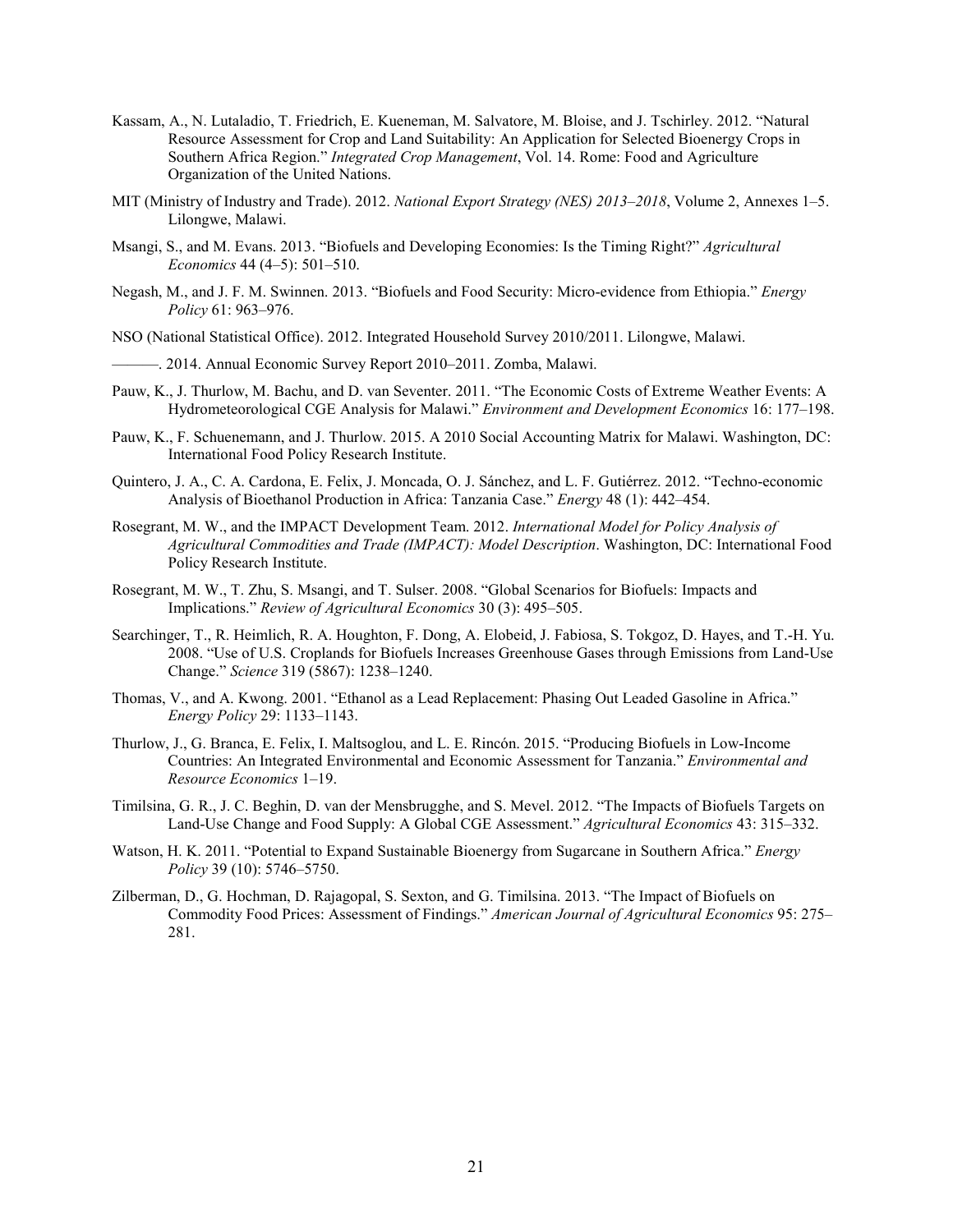## **RECENT IFPRI DISCUSSION PAPERS**

#### **For earlier discussion papers, please go to [www.ifpri.org/pubs/pubs.htm#dp.](http://www.ifpri.org/pubs/pubs.htm#dp) All discussion papers can be downloaded free of charge.**

- 1499. *Farm transition and indigenous growth: The rise to medium- and large-scale farming in Ghana.* Nazaire Houssou, Antony Chapoto, and Collins Asante-Addo, 2016.
- 1498. *The impact of agricultural extension services in the context of a heavily subsidized input system: The case of Malawi.*  Catherine Ragasa, John Mazunda, and Mariam Kadzamira, 2016.
- 1497. *Ghana's macroeconomic crisis: Causes, consequences, and policy responses.* Stephen D. Younger, 2016.
- 1496. *Temporary and permanent migrant selection: Theory and evidence of ability–search cost dynamics.* Joyce J. Chen, Katrina Kosec, and Valerie Mueller, 2015.
- 1495. *The effect of insurance enrollment on maternal and child healthcare use: The case of Ghana.* Gissele Gajate-Garrido and Clement Ahiadeke, 2015.
- 1494. *Stories of change in nutrition: A tool pool.* Stuart Gillespie and Mara van den Bold, 2015.
- 1493. *Optimal tariffs with smuggling: A spatial analysis of Nigerian rice policy options.* Michael Johnson and Paul Dorosh, 2015.
- 1492. *Smallholders and land tenure in Ghana: Aligning context, empirics, and policy.* Isabel Lambrecht and Sarah Asare, 2015.
- 1491. *Returns to agricultural public spending in Africa South of the Sahara*. Samuel Benin, 2015.
- 1490. *Lost in translation: The Fractured conversation about trade and food security*. Eugenio Díaz-Bonilla, 2015.
- 1489. G*ender roles and food safety in 20 informal livestock and fish value chains.* Delia Grace, Kristina Roesel, Erastus Kang'ethe, Bassirou Bonfoh, and Sophie Theis, 2015.
- 1488. *Farm household typologies and mechanization patterns in Nepal Terai: Descriptive analysis of the Nepal Living Standards Survey*. Hiroyuki Takeshima, Rajendra Prasad Adhikari, Mahendra Nath Poudel, and Anjani Kumar, 2015.
- 1487. *Public-private partnerships and the reduction of undernutrition in developing countries.* John Hoddinott, Stuart Gillespie, and Sivan Yosef, 2015.
- 1486. *How does women's time in reproductive work and agriculture affect maternal and child nutrition?: Evidence from Bangladesh, Cambodia, Ghana, Mozambique, and Nepal.* Hitomi Komatsu, Hazel Jean L. Malapit, and Sophie Theis, 2015.
- 1485. *US maize data reveals adaptation to heat and water stress*. Timothy S. Thomas, 2015.
- 1484. *Customary tenure and innovative measures of safeguarding land rights in Africa: The community land initiative (iniciativa de terras comunitárias) in Mozambique*. Hosaena Ghebru, Raul Pitoro, and Sileshi Woldeyohannes, 2015.
- 1483. *The International Model for Policy Analysis of Agricultural Commodities and Trade (IMPACT): Model description for version 3*. Sherman Robinson, Daniel Mason-D'Croz, Shahnila Islam, Timothy B. Sulser, Richard Robertson, Tingju Zhu, Arthur Gueneau, Gauthier Pitois, and Mark Rosegrant, 2015.
- 1482. *Enhancing food security in South Sudan: The role of public food stocks and cereal imports.* Paul A. Dorosh, Shahidur Rashid, Abigail Childs, and Joanna van Asselt, 2015.
- 1481. *Gender, headship, and the life cycle: Landownership in four Asian countries.* Kathryn Sproule, Caitlin Kieran, Agnes Quisumbing, and Cheryl Doss, 2015.
- 1480. *The food-energy-water security nexus: Definitions, policies, and methods in an application to Malawi and Mozambique.* Thea Nielsen, Franziska Schunemann, Emily McNulty, Manfred Zeller, Ephraim Nkonya, Edward Kato, Stefan Meyer, Weston Anderson, Tingju Zhu, Antonio Queface, and Lawrence Mapemba, 2015.
- 1479. *The making of public investments: Champions, coordination, and characteristics of nutrition interventions*, Tewodaj Mogues and Lucy Billings, 2015.
- 1478. *The dynamics of smallholder marketing behavior: Explorations using Ugandan and Mozambican panel data.* Bjorn Van Campenhout, 2015.
- 1477. *Adjusting to external shocks in small open economies: The case of Honduras.* Samuel Morley and Valeria Piñeiro, 2015.